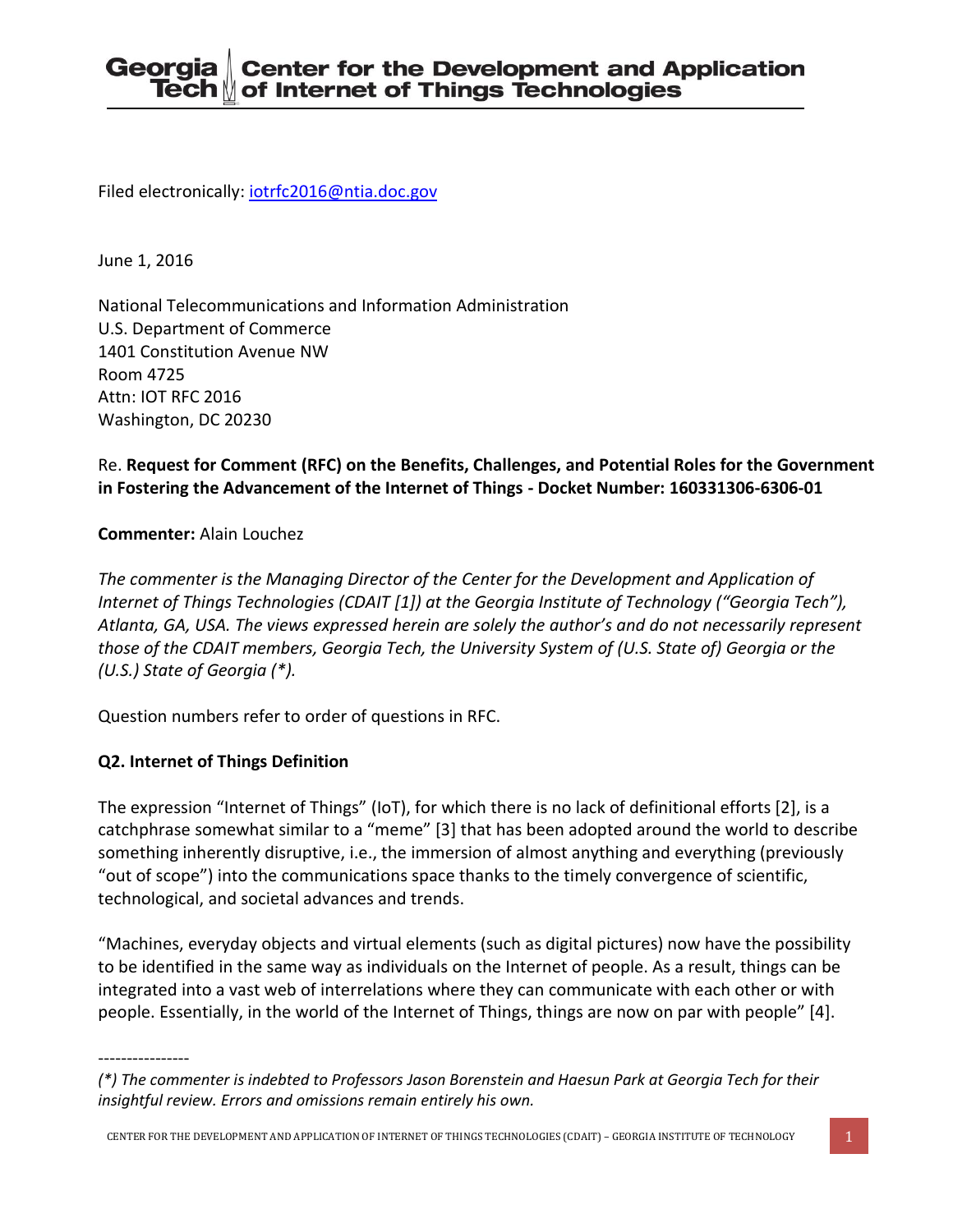Through embedded intelligence, the Internet of Things will transform the dimensions of the economy and society on a scale not experienced before. Nothing will be forever fixed. Inert will become active; delayed, instantaneous; offline, online; and static, dynamic. The Internet of Things will give rise to what could rightfully be called *a pulsating world*.

This "pulsation", emerging from things sending and receiving data, is central to the concept. Not only will the end points capture data about the physical world (through sensors) but they will also act upon it (through actuators/effectors).

Therefore, of all the many facets of the Internet of Things as it is understood today, the one single groundbreaking element is not the connectivity, albeit not an inconsequential issue, but, perhaps more accurately, the smartness of things. As argued by Sir Harold Evans: "to truly find meaning, we must look beyond the current novel phase for connected devices to the transformative experience of the near future, what pioneers call the Intelligence of Things. In this new age, smart connected devices don't just hand over data to their human users, who then must engage more software or analysis to make decisions. Intelligent things direct human action and interaction" [5].

Since the interconnection (within the Internet, but also to and from the Internet [6]) of smart devices carries with it its own momentous challenges, the all-inclusive term "Interconnection of Intelligent Things" may grasp well the actual geography of the so-called "Internet of Things" and its related challenges [7]. This is not an attempt to replace a catchy phrase by another one, but a suggestion to direct the attention to core constituents of the Internet of Things.

While sensors and actuators are currently, by and large, added onto the "thing" (car, house appliance, etc.), we can expect that in the future they will become integral to the material [8], and the power needed for the device interfacing with the physical world will increasingly be generated through energy harvesting, wireless power delivery, or advanced energy storage technologies [9]. Requirements for low-level processing and decreasing power has prompted researchers to explore the infinitesimal edge of the IoT and led Professor Ian Akyildiz to conclude: "the inevitable end point is the internet of *nano*things" [10].

IoT is a truly innovative concept not because it relates to technologies fostering automated and integrated production and consumption. This is an aspect of IoT that was already (and continues to be) explored in various research communities such as the ones focused on "flexible automation" and "intelligent manufacturing".

Rather, it is a fundamentally novel framework because in an IoT-based society, as a matter of course, "things" will be born digital with congenital addressable intelligence capabilities. The IoT-centered production process will then evolve from a strong emphasis on "smart manufacturing" (i.e., automated production) to a more balanced approach including the all-important "manufacturing smart" end purpose (i.e., inserting intelligence capabilities) [11]. Embedding computation within everyday objects and connecting them to cloud computing via wireless sensing transforms these objects into "smart goods":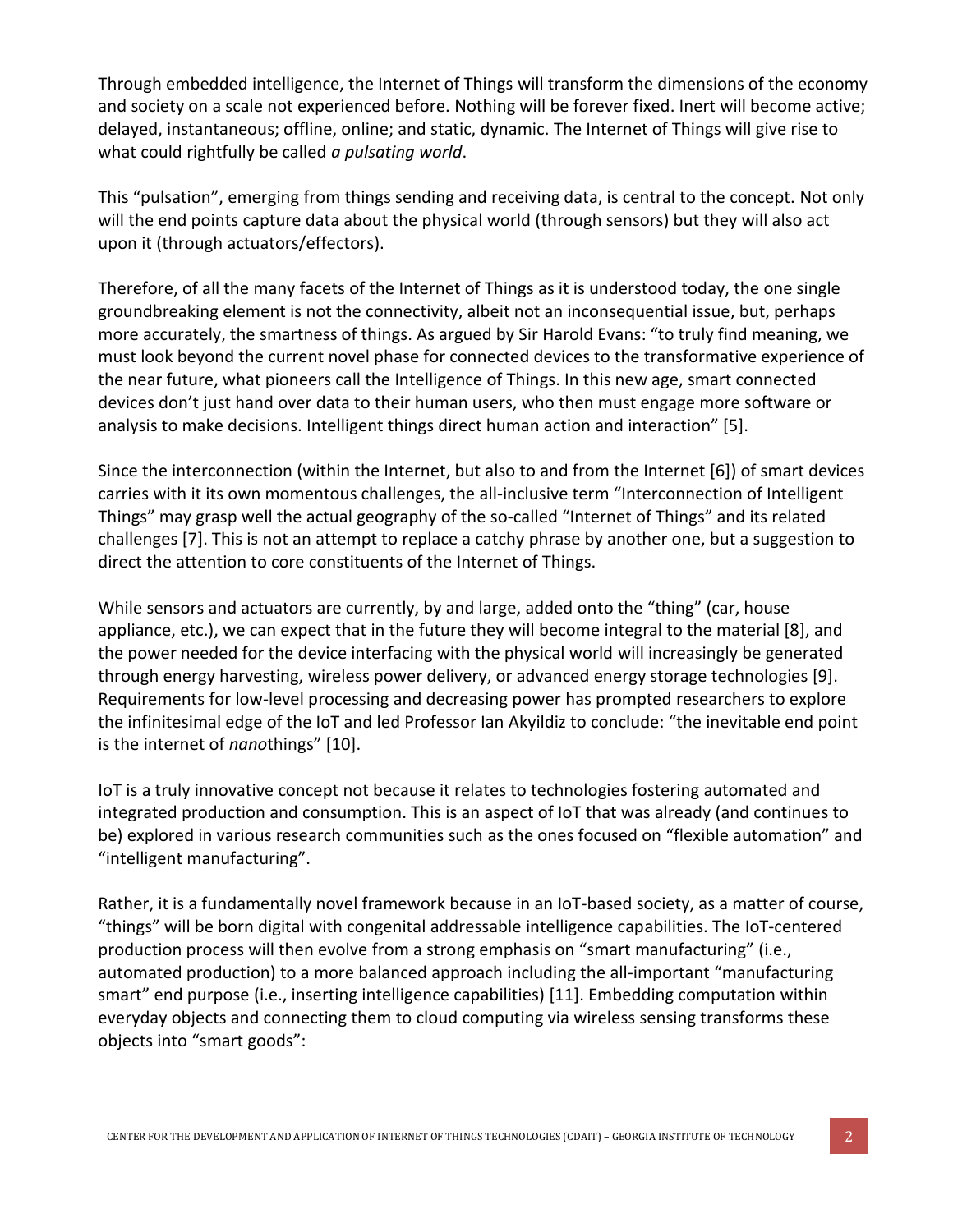"The emergence of smart goods represents a seismic shift in the way IT will be designed, produced, distributed and marketed. Computers are increasingly being sold as a subsystem within an existing product rather than as a stand‐alone processor driving new requirements for form factors and component integration across sensing, computing and communication platforms. Further, mobile smart goods are driving new requirements for power management and energy harvesting, challenging conventional wisdom associated with semiconductor device design and integration. Like the IT revolution of the last 50 years, the IoT revolution of the next 50 years will be enabled in part by the development of manufacturing platforms capable of delivering higher performance at lower cost. In this way, these manufacturing platforms form part of the economic foundation necessary for advancing many significant IoT industries of the future including personalized medicine, precision agriculture, smart grid and the industrial internet among many others" [12].

A useful distinction between the two structuring components of the Internet of Things needs to be underlined between the "consumer Internet of Things" and the "industrial Internet of Things" [13]; while obviously related, they are intrinsically different. Even if associated technologies may be converging, dissimilarities will persist regarding target markets, marketing approaches and regulatory requirements.

Within these two subsets, there is a further distinction that remains to be made, i.e., communications that require little or no human interaction (most of the time, but not always, supporting industrial IoT solutions) and the rest where human intervention is a requisite (most of the time, but not always, supporting consumer IoT solutions). The former is known as Machine-to-Machine communications or M2M [14], while the latter is mostly concerned with human-centric applications where interaction means "interfaces which allow people to either monitor or configure IoT devices" [15].

## **Q1. Challenges and opportunities arising from IoT**

Like many existing technologies, IoT is both a source of opportunity and a reason for concern.

Among many other possibilities, as it is now widely anticipated, IoT will contribute more and more to simplifying manufacturing and integrating logistics processes [16]; improving the quality of the food supply chain [17]; preventing, detecting and curing diseases [18]; managing personal fitness and health [19]; improving care for adults with special needs [20]; constructing smart homes and smart buildings [21]; measuring and ensuring the integrity of a wide variety of structures [22]; managing the environment [23]; optimizing transportation [24]; saving energy through smart grids [25]; transforming education [26]; creating smart cities [27]; and more generally, promoting global sustainable development [28].

The pervasive availability of embedded intelligence will allow the birth and growth of new ecosystems and services to maintain, upgrade and leverage the related capabilities.

This will not, however, happen overnight; the Internet of Things is a transformational journey, which has only just begun and is fraught with many puzzles to solve and challenges to overcome.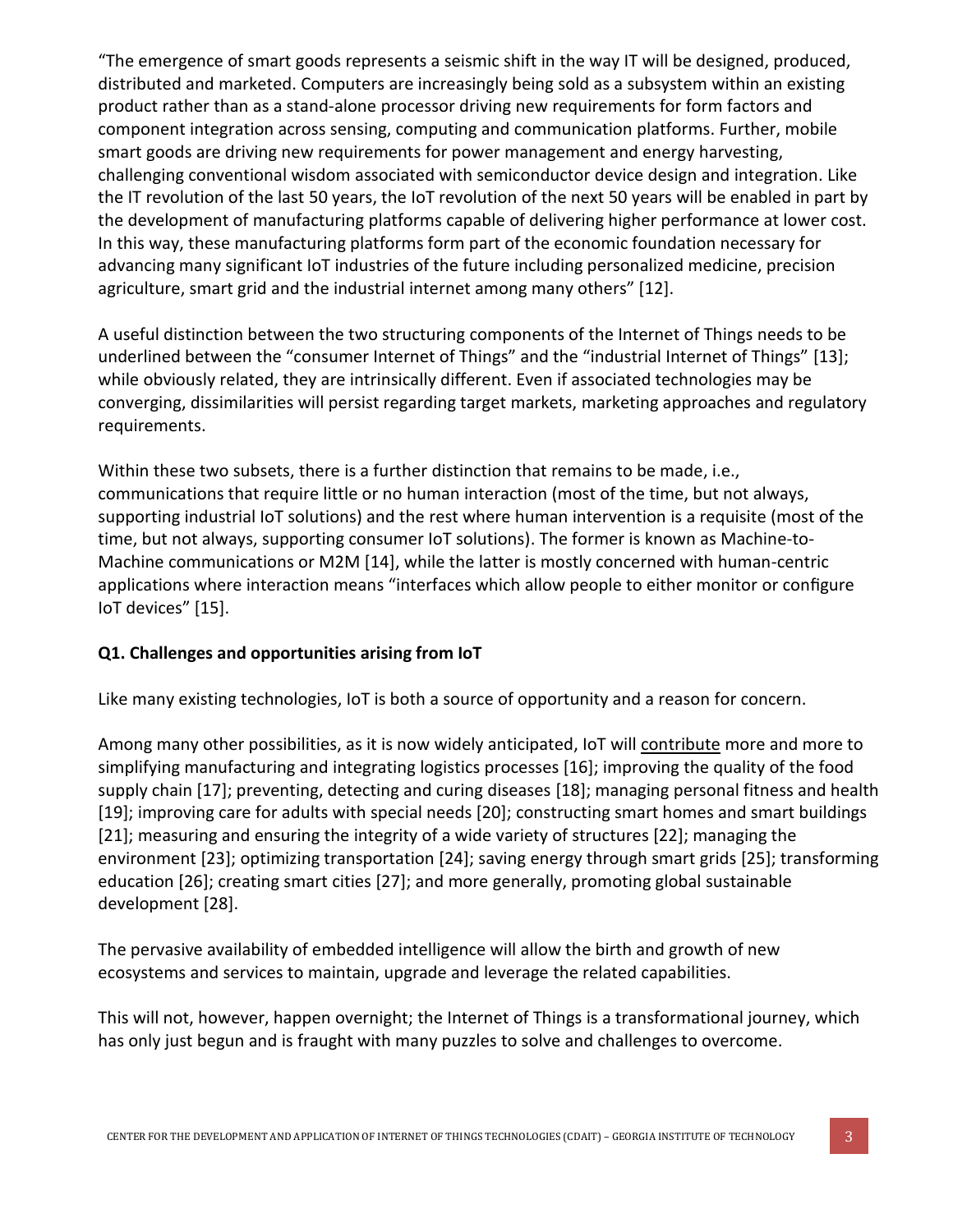History does not repeat itself; at best, it stutters. But, be that as it may, its study can uncover useful beacons that may guide today's actions. The history of residential electricity is such a relevant guide for the IoT space.

When Thomas Edison exhibited his electric lighting in 1879, residential electrification, which Edison's invention ignited, did not spread immediately: "it is hard to imagine that new houses were generally not built to accept a wide range of electrical appliances until the 1930s; many houses were wired for lighting only. Even with the new homes constructed during the boom years of the 1920s, homes lacked adequate electrical systems capable of handling the variety of new electrical appliances available. To make homes safe for motorized appliances, the National Electrical Code, established in 1897, was revised in 1923 with requirements for new types of wiring and distribution circuits. In 1922, 80 percent of the dwellings in the country had either no electricity or substandard wiring. About two-thirds of the nation's dwellings were not technologically able to be modernized by the installation of basic wiring for lights and appliances in the 1920s, but by the end of the 1930s, twothirds of homes had this capability and could be modernized with appliances" [29]. Yet, it is only after World War II that residential air conditioning, the highest share of U.S residential electricity consumption in 2014 ahead of lighting [30], really took off. The comparison with the IoT expansion is straightforward: 1) universal IoT capability (i.e. pervasive embedded intelligence as a matter of course) will take time, and 2) there is an antiphonal relationship between the availability of the energy source (electricity on the one hand, and smartness of the things on the other) and the applications, i.e., they feed off each other.

Policy will have to ease the transition from the current IoT landscape consisting of a patchwork of isolated silos, where systems and solutions are still dominated by proprietary protocols and the lack of a commonly-accepted and deployed architecture, to a more orderly and interconnected Internet of Things.

The challenges are both technological and non-technological.

# *Technological IoT Challenges*

A report based on a March 2015 workshop supported by the National Science Foundation (NSF) and sponsored by the Semiconductor Industry Association (SIA) and Semiconductor Research Corporation (SRC), *Rebooting the IT Revolution: A Call to Action* [31], which was released on September 1, 2015, "identifies fundamental research needs for advancing the burgeoning Internet of Things and catalyzing cutting-edge innovations that will support future U.S. technology leadership and economic competitiveness" (NSF Website [32]). Among the critical research needs are energy-efficient sensing and computing; cyber-physical systems (CPS) optimal design; intelligent storage (memory technologies and management systems); real-time communication ecosystem; multi-level and scalable security; new paradigm for semiconductor manufacturing, insight computing and IoT test platform.

The latter point (test platform) deserves to be expanded as we might find reasons here to argue for a strong coordination among government and industry partners: "due to the bourgeoning complexity of the IoT, there is a significant requirement for infrastructure to test new technologies. Today there is no representative test platform or system demonstrator to stand in for the anticipated IoT of the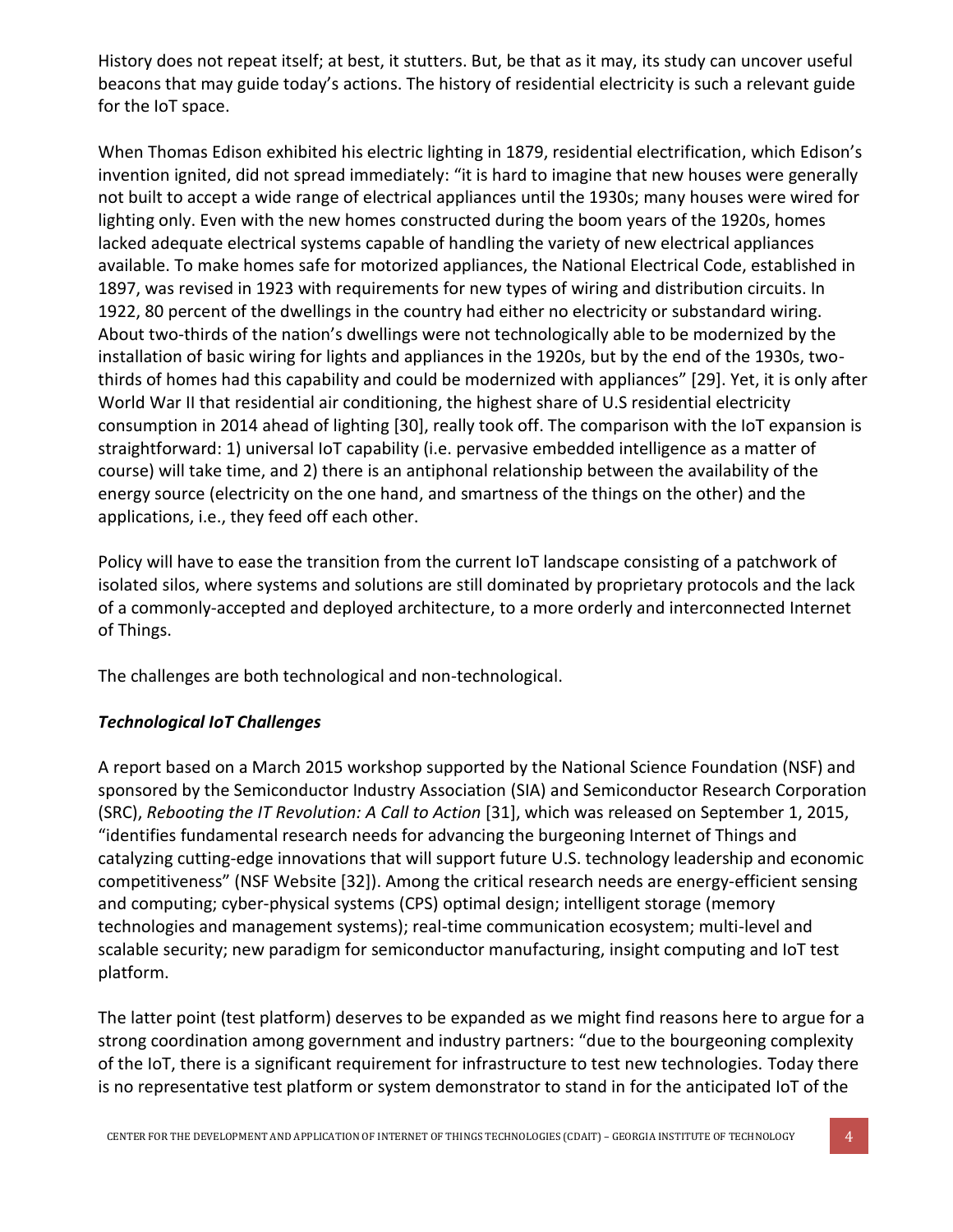future. Without such a test platform, solution verification and benchmarking is not possible. Definition and support of such a system demonstrator will be required for rapid and meaningful progress. Such a platform should be accessible to researchers from academia, industry, and government" [33].

In this regard, Professor Sanjay Sarma has also proposed [34] that in order to create a "secure order" in the IoT space, the U.S. government has a key role to play when it comes to testing: "the world needs a test bed in which all these best practices can be incubated and perfected. While the first two activities *[i.e., architecture and open standards]* are best handled by industry, the test bed is best created by the government — and this is a huge opportunity. The modern Internet would not have existed without the leadership of ARPA (now called DARPA) in incubating the network with a number of academic institutions, labs and companies. For example, what if the government created an Internet of Things test bed in national parks with different standards at work to manipulate sensors and actuators for maintenance? Perhaps companies could cooperate to control electronic signage, watering systems, cameras and so on  $-$  with an agency or an industrial committee chosen by the government monitoring emerging issues such as security, privacy, emerging practices and standards. Only the government has the breadth to make something like this happen." The comparison with the modern Internet offers a helpful point of departure to evaluate a possible leadership role in IoT testing for the government (supported by industry and academia).

IoT security is unequivocally and universally viewed as an overwhelming challenge on the road to pervasive IoT.

The U.S. President's National Security Telecommunications Advisory Committee (NSTAC) cannot be any clearer about the risks and the urgency to minimize them: "the NSTAC found that IoT adoption will increase in both speed and scope, and that it will impact virtually all sectors of our society. The Nation's challenge is ensuring that the IoT's adoption does not create undue risk. Additionally, the NSTAC determined that there is a small —and rapidly closing — window to ensure that IoT is adopted in a way that maximizes security and minimizes risk. If the country fails to do so, it will be coping with the consequences for generations /…/ it [NSTAC] also found that the IoT has several security factors that Government and industry should consider, including an exponential expansion in attack surfaces, a changing threat landscape, privacy concerns, an increased potential for kinetic-focused cyber attacks, and changes to the hardware lifecycle" [35]. Recent initiatives in the U.S. Senate, e.g., introduction in March 2016 of the bill short-titled the Developing Innovation and Growing the Internet of Things Act, or DIGIT for short (S. 2607) [36] or in the U.S. House of Representatives, e.g., creation in May 2016 of a bipartisan working group to examine the Internet of Things (IoT) [37] also put "privacy and security" at the top of their concerns.

Incidentally, the consequences on prospects for international order of "the rate of change of computing power and the expansion of information technology into every sphere of existence" were not lost on Dr. Henry Kissinger in in his latest book on *World Order*. When reflecting on the "looming" Internet of Things, he observed, implicitly highlighting the paramount criticality of IoT security, that "the revolution [in computing]'s effects extend to every level of human organization /…/ A solitary actor with enough computing power is able to access the cyber domain to disable and potentially destroy critical infrastructure from a position of near complete anonymity. Electric grids could be surged and power plants disabled through actions undertaken exclusively outside a nation's physical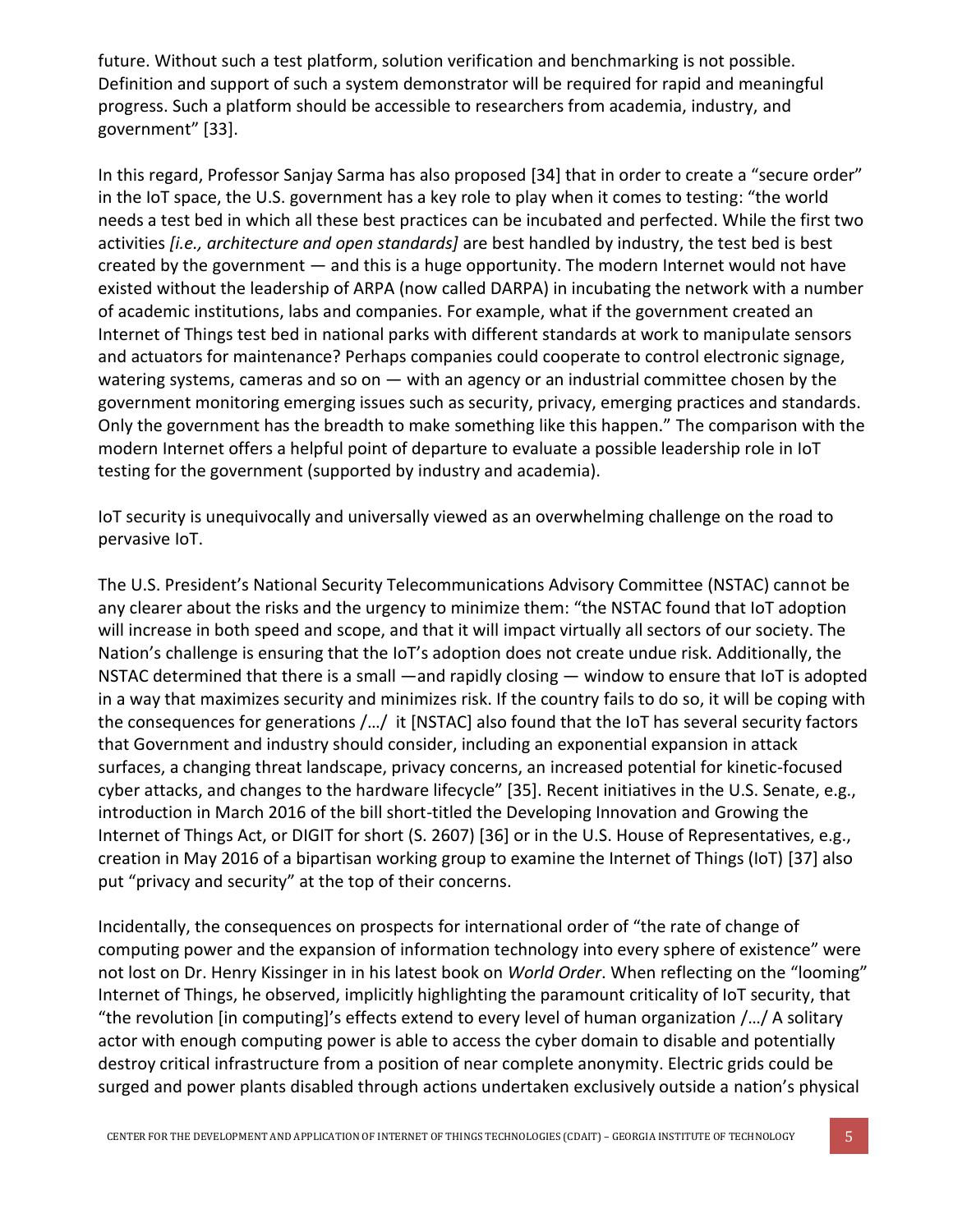territory (or at least its territory as traditionally conceived) /…/ The road to a world order may be long and uncertain, but no meaningful progress can be made if one of the most pervasive elements of international life is excluded from serious dialogue" [38].

The security risk is better addressed not in isolation but in a broader context, which the Cyber-Physical Systems Public Working Group (CPS PWG), established at the National Institute of Standards and Technology (NIST) calls "trustworthiness management" with the top-level trustworthiness management properties being cybersecurity (or security); privacy; safety; reliability; and resilience [39].

Additional technological challenges are availability and use of frequencies (licensed vs. unlicensed spectrum) and reduction of the increasing IoT-generated radio-frequency noise [40], seamless integration of legacy systems to an IoT-centered environment [41], convergence of operational technology (OT) and informational technology (IT) [42], and data science as well as modelling and simulation adapted to the Internet of Things.

# *Non-Technological IoT Challenges*

While the technological hurdles to the pervasive dissemination of IoT technologies are non-trivial, the non-technological challenges are as formidable and urgent.

First and foremost, the real or perceived lack of privacy, especially in consumer IoT, must be addressed in order to ensure that IoT adoption occurs in a responsible way; see for example concerns reposted on the ACLU website: "there's simply no way to forecast how these immense powers - disproportionately accumulating in the hands of corporations seeking financial advantage and governments craving ever more control -- will be used. Chances are Big Data and the Internet of Things will make it harder for us to control our own lives, as we grow increasingly transparent to powerful corporations and government institutions that are becoming more opaque to us" [43].

Note however that upholding privacy might be difficult as Dr. Vint Cerf wondered during the November 2013 FTC Workshop on "Internet of Things - Privacy and Security in a Connected World: "it will be increasingly difficult for us to achieve privacy. I want you to think for just a minute that privacy may actually be an anomaly" [44].

Related to the overall trustworthiness of IoT in general, and privacy in particular, is ethics, which in this context refers to the moral dimensions of the services provided, i.e., "we can, but should we?" Take for example the case of assistance services provided to aging populations through sensors and actuators. Individuals with a loss of cognitive abilities might agree to the collection and use of personal information that they might have been reluctant to share otherwise. There might be a need, for example, for ethical standards that would prohibit data misuse and uphold human dignity. Creating an environment where the public's well-being is protected is a challenging undertaking; yet the government might help serve as a catalytic agent.

As proposed by Professor Jeroen van den Hoven [45]: "A key element *[among others]* in achieving several of the aforementioned *[ethics-related]* objectives is the openness of IoT technology vendors about the functioning of their products." This "openness", or more precisely transparency, might be guided by regulation. Regarding the promotion of ethical behavior, we should not, of course,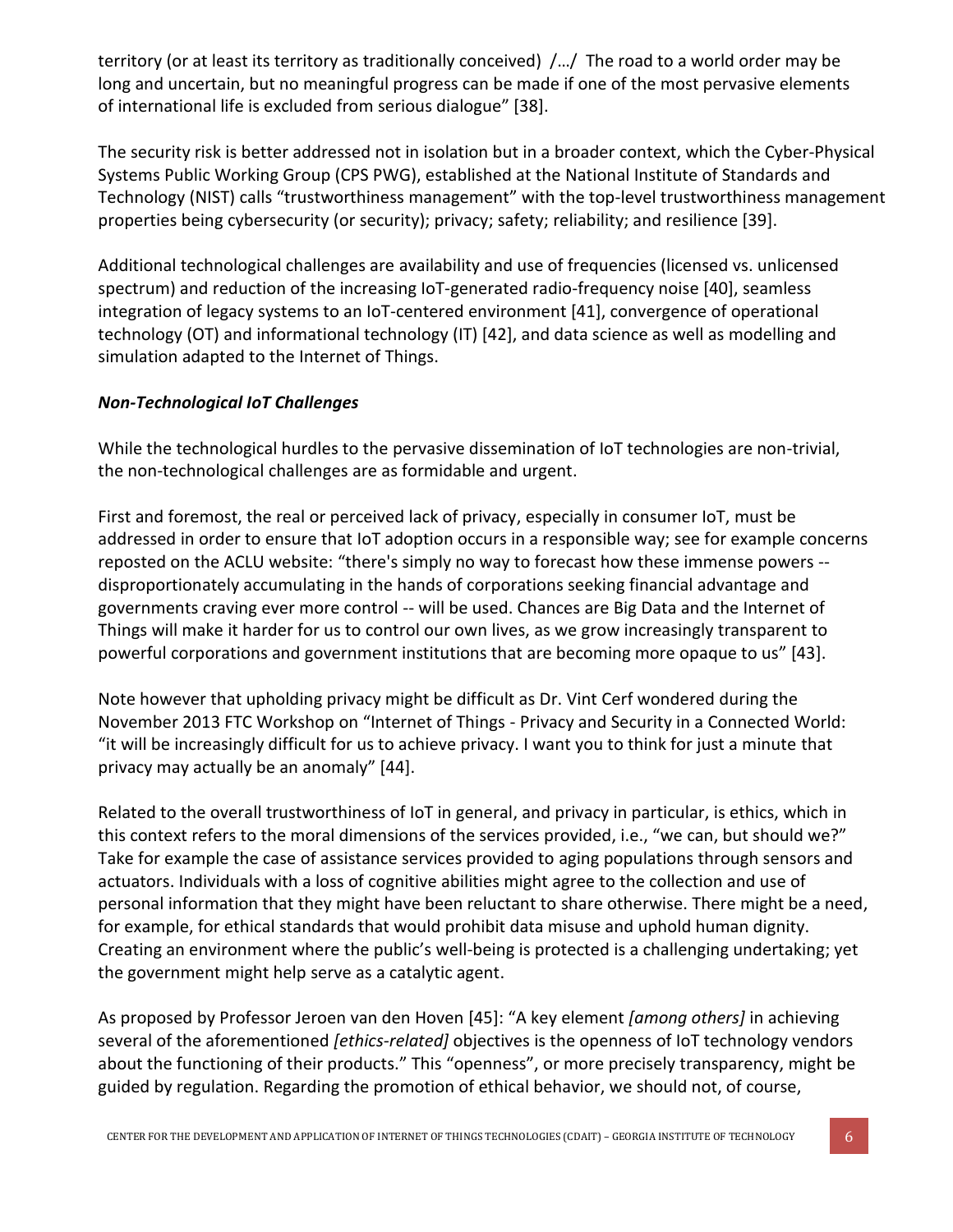underestimate the complexity of the task at hand; philosophers have debated the nature of rightness and wrongness throughout the ages, and yet moral disputes continue, according to Professor Alex Rosenberg, "to seem intractable — more intractable than other disputes" [46].

The IoT value chain is long and complex. It relies on a myriad of disciplines, which need to be harnessed and combined to deliver new applications and solutions. The education of the future workforce as well as the training of the current one is critical to a successful deployment of the Internet of Things.

At the same time, IoT-tailored education, K-12 [47] and beyond, in a future hopefully not too distant should facilitate a better grasp of the related benefits and promote IoT-aware consumption by educated citizens. Incidentally, "the necessity to raise awareness and to educate citizens/users in their relationships with IoT – a recommendation highlighted and shared by most documents on the Internet of Things," [48] is widely seen as a way to tackle ethics in IoT.

Education and training should also address systemic issues such as the transformation of business models [49], the necessary convergence of information technology (IT) and operations technology (OT), as well as the complete overhaul of marketing and customer service. The relevance of a new legal framework for product liability must be explored [50].

All of the above technological (e.g., standards) and non-technological challenges (e.g., privacy and liability) will require international cooperation at the government level.

One of the most pressing challenges that has both technological and non-technological dimensions is the impact of the Internet of Things on the future of jobs.

## *The impact on jobs*

In recent years, there has been a plethora of academic and industry projections regarding machines performing work-related tasks instead of humans, which have been reported in the press worldwide, see, for example, Dr. Frey and Professor Osborne's [51], and the World Economic Forum's [52].

Frey and Osborne's extensively quoted study, while not explicitly referring to the Internet of Things, use IoT cognates such as "sensing technology" and "monitoring applications" as examples of automating technologies. According to their estimate, "47 percent of total US employment is in the high risk category, meaning that associated occupations are potentially automatable over some unspecified number of years, perhaps a decade or two" [53]. The World Economic Forum, which, overlapping technologies notwithstanding, lists the Internet of Things as the fourth technological driver of change (behind mobile internet and cloud technology; advances in computing power and Big Data; and new energy supplies and technologies) and concludes that "current trends could lead to a net employment impact of more than 5.1 million jobs lost to disruptive labor market changes over the period 2015–2020, with a total loss of 7.1 million jobs — two thirds of which are concentrated in the Office and Administrative job family—and a total gain of 2 million jobs, in several smaller job families" [54].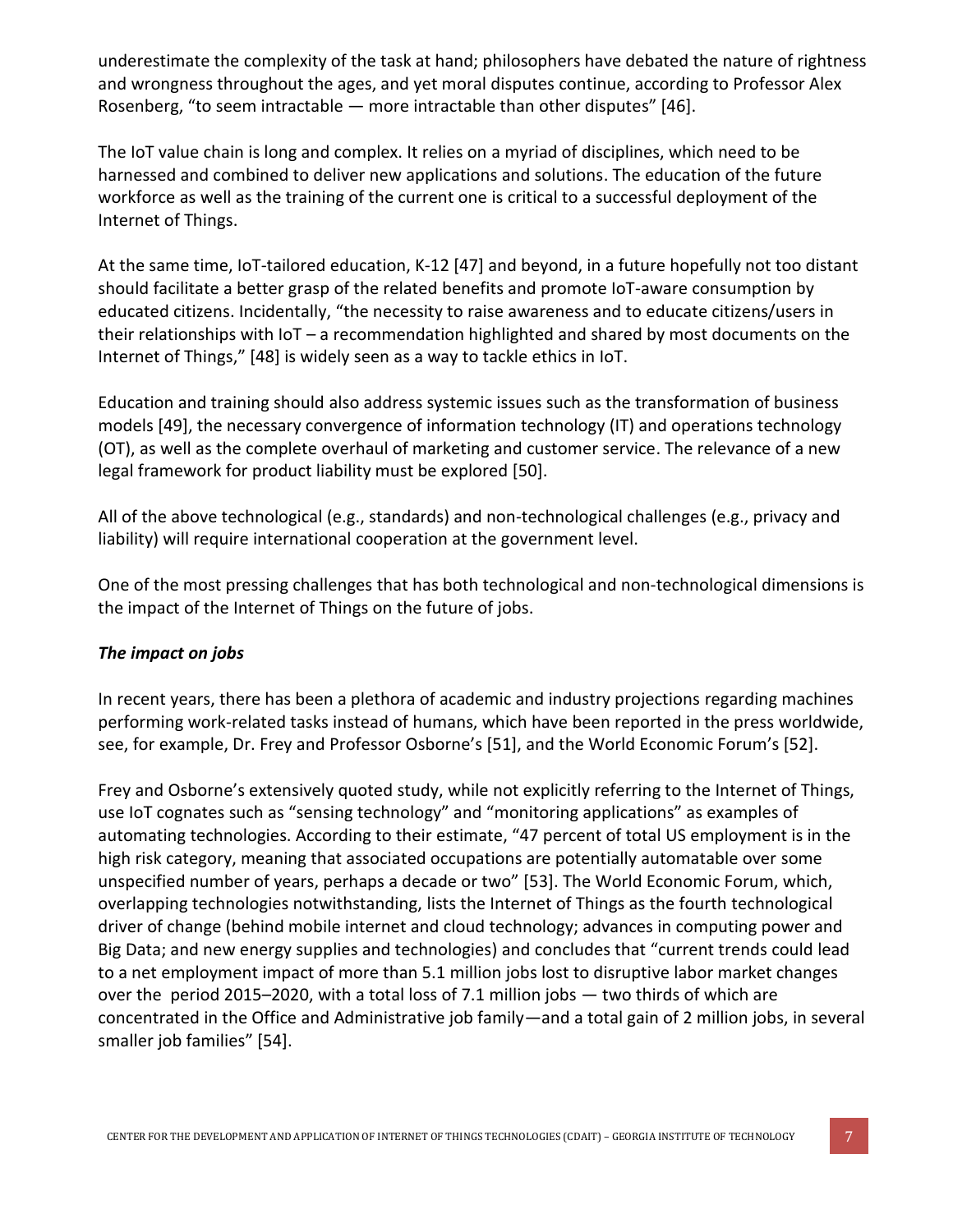This automation pessimism echoes John Maynard Keynes's views on "technological unemployment", which are getting renewed interest of late, defined as "unemployment due to our discovery of means of economizing the use of labour outrunning the pace at which we can find new uses for labour" [55].

Professor David Autor offers an insightful counterpoint in a recent essay on the future of workplace automation. While not directly mentioning the Internet of Things, he addresses the resurgence of anxiety as a result of the increasing substitution of technology for labor (which certainly is one of the consequences of the use of IoT technologies), and asserts that "journalists and even expert commentators tend to overstate the extent of machine substitution for human labor and ignore the strong complementarities between automation and labor that increase productivity, raise earnings, and augment demand for labor" [56].

Another parallel perspective is proposed by Professors Joel Mokyr, Chris Vickers and Nicolas L. Ziebarth in a recent essay that looks at the history of work in a world of continuing innovation:

"In the end, it is important to acknowledge the limits of our imaginations. Technophobic predictions about the future of the labor market sometimes suggest that computers and robots will have an absolute and comparative advantage over humans in all activities, which is nonsensical. The future will surely bring new products that are currently barely imagined, but will be viewed as necessities by the citizens of 2050 or 2080. These product innovations will combine with new occupations and services that are currently not even imagined. Discussions of how technology may affect labor demand are often focused on existing jobs, which can offer insights about which occupations may suffer the greatest dislocation, but offer much less insight about the emergence of as-yetnonexistent occupations of the future. If someone as brilliant as David Ricardo could be so terribly wrong in how machinery would reduce the overall demand for labor, modern economists should be cautious in making pronouncements about the end of work" [57].

Following these comments and observations, which admittedly only consist of a sample of relevant views on the issue, we can propose three recommendations regarding related government policy:

## *1. The consequences on employment should not be ignored*

As discussed above, the injection of IoT technologies in consumption and production cycles will have both positive and negative impacts on employment. New jobs are created, e.g., design and implementation of new services, while old jobs are being wiped out, e.g., monitoring and surveillance of physical assets. However, workers that are displaced are not necessarily able to fill the new positions created by IoT.

As a result, beyond the need to accurately assess the net-net impact at all levels, there are both geographic (new jobs may be somewhere else) and expertise (inadequacy of experience and training) challenges that must be addressed through policy at the federal and state levels.

When reporting that "new middle jobs" might in fact be growing rapidly, Professor Autor adds a useful nuance in this regard: "this prediction has one obvious catch: the ability of the US education and job training system (both public and private) to produce the kinds of workers who will thrive in these middle-skill jobs of the future can be called into question. In this and other ways, the issue is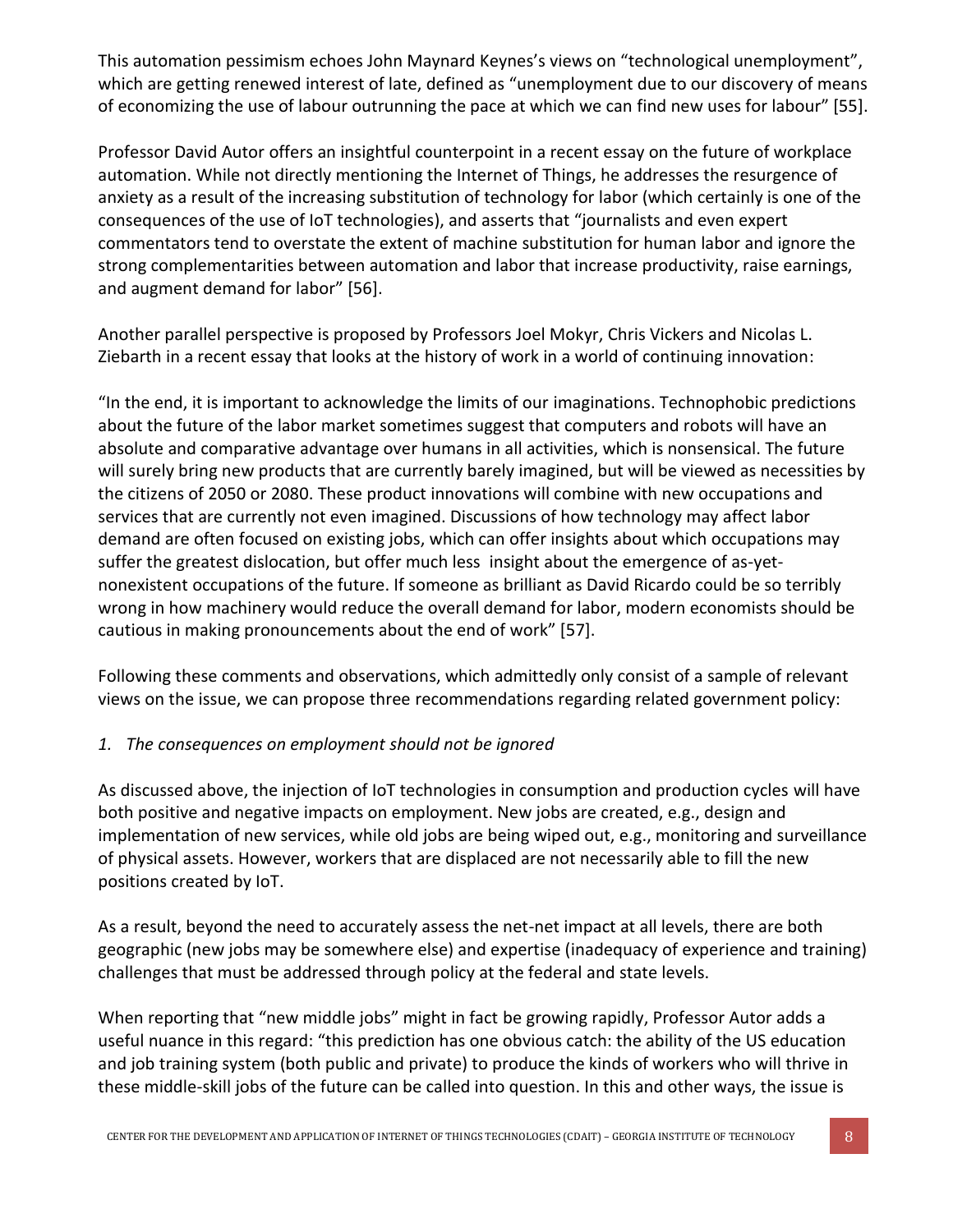not that middle-class workers are doomed by automation and technology, but instead that human capital investment must be at the heart of any long-term strategy for producing skills that are complemented by rather than substituted for by technological change" [58].

# *2. Demographic trends do matter*

Any study on the human impact of IoT must be made within a dynamic demographic context and integrate that the population will (dramatically) change. The United States, while not as rapidly as other countries, is an aging country - see below age pyramids from the U.S. Census Bureau [59].



"The projected growth of the older population in the United States will present challenges to policy makers and programs, such as Social Security and Medicare. It will also affect families, businesses, and health care providers" [60].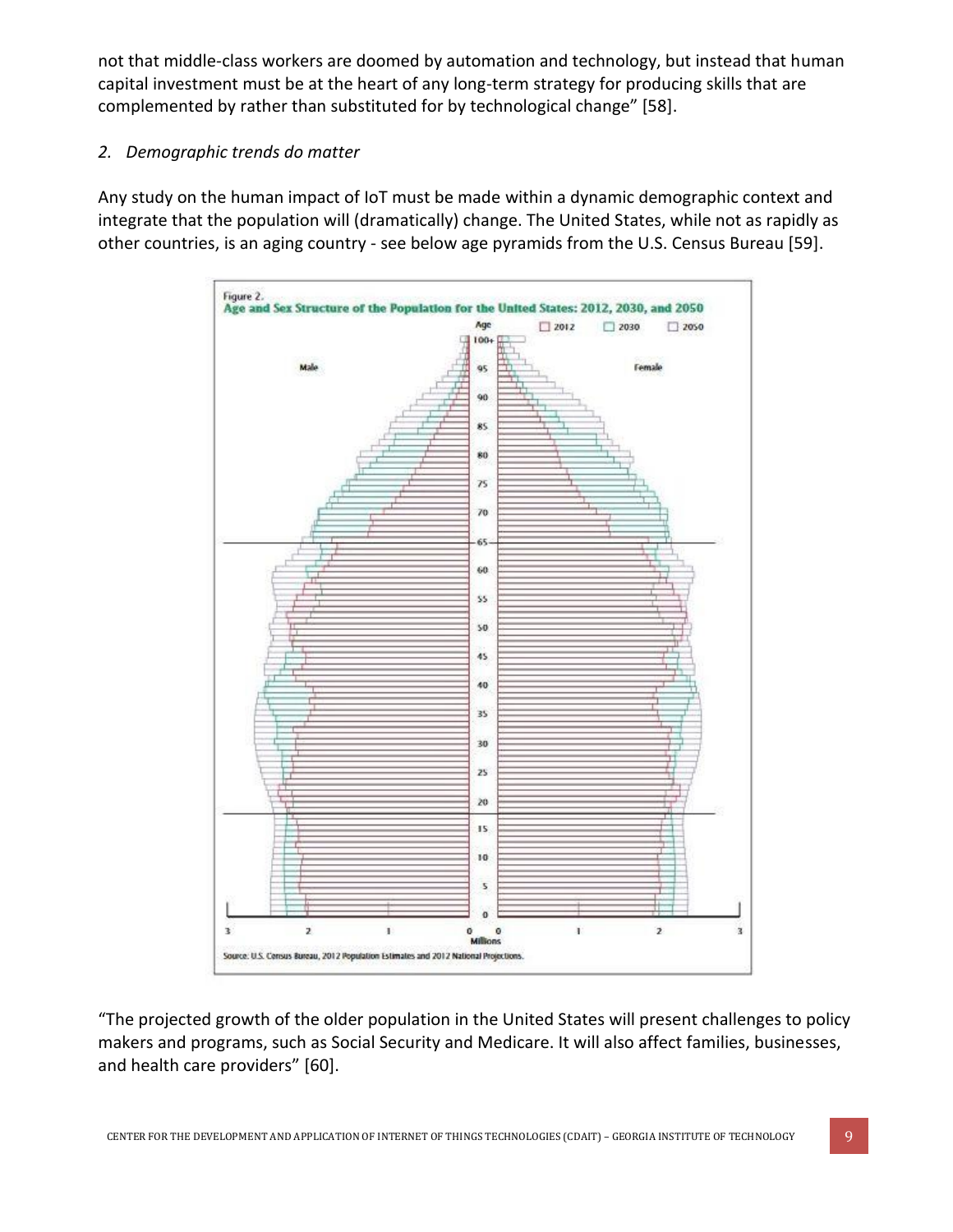Employers are confronted with a growing new set of challenges, i.e., replacing baby boomers who are retiring and accommodating older workers, e.g., in regard to physical job demands and skills needed. IoT technologies might be arriving at the right time. It is not a coincidence if throughout the world, there is a strong correlation between the use of industrial robots and shrinking population [61].

On the consumer side, the growingly large aging population might also be helped by the introduction of household robots and IoT services (e.g., medical alert services such as Personal Emergency Response Systems or PERS).

The projected imbalance between healthcare workers and the demand for healthcare services in the United States is widely documented, see for instance: "Demand for physicians continues to grow faster than supply, leading to a projected shortfall of between 46,100 and 90,400 physicians by 2025. Although physician supply is projected to increase modestly between 2013 and 2025, demand will grow more steeply (Exhibit ES-1). Across scenarios modeled, total physician demand is projected to grow by 86,700 to 133,200 (11-17%), with population growth and aging accounting for 112,100 (14%) in growth. By comparison, physician supply will likely increase by 66,700 (9%) if labor force participation patterns remain unchanged. with a range of 33,700 to 94,600 (4-12%), reflecting uncertainty regarding future retirement and hours-worked patterns" [62].



#### Exhibit ES-1: Projected Total Supply and Demand for Physicians, 2013-2025

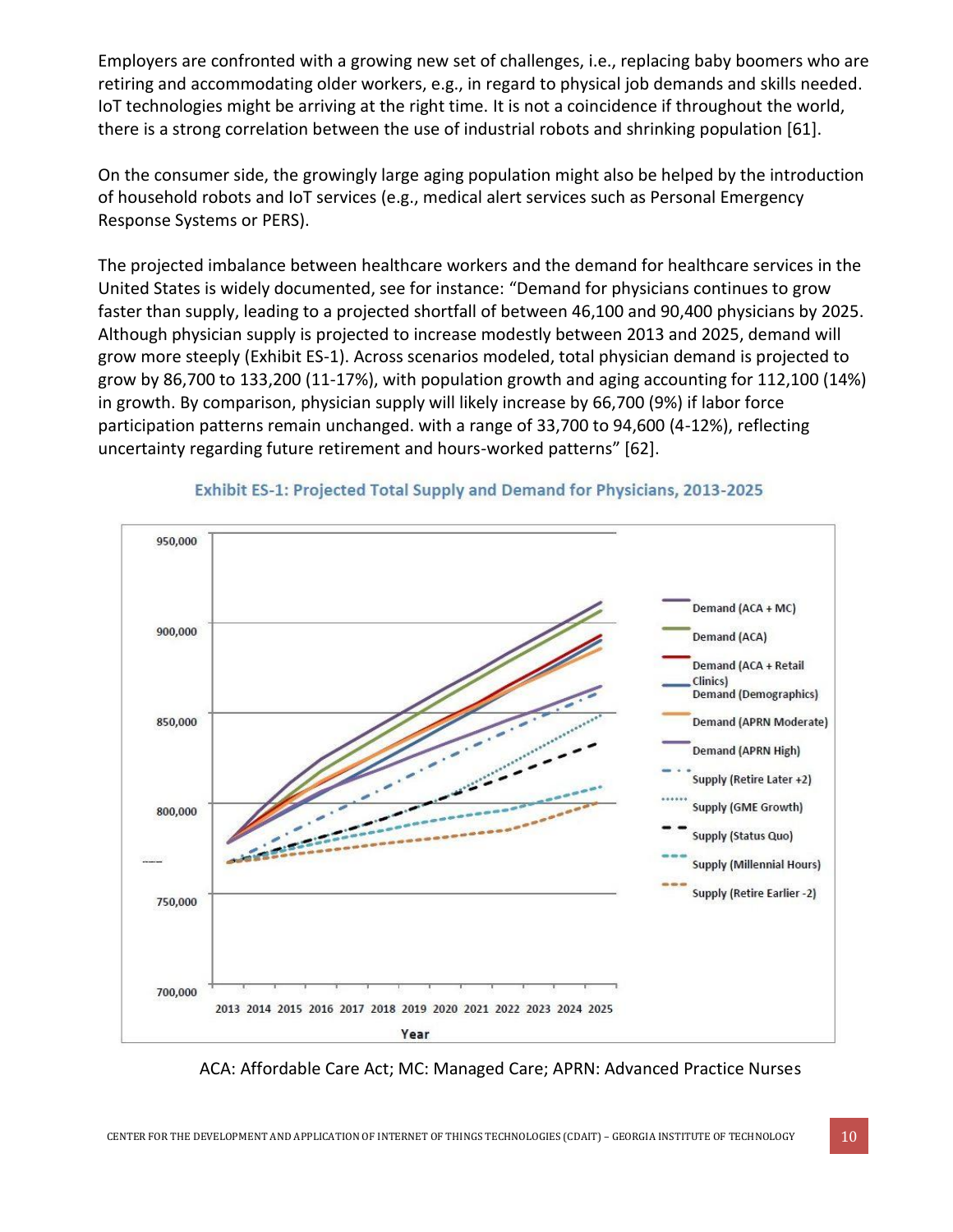As a result, telehealth and telemedicine, which are prototypical IoT services, might increasingly be welcome as they should help bridge the gap between supply and demand. However, note that in addition to public acceptance, "successful adoption of telehealth will require a number of regulatory and policy changes" [63].

# *3. It may be time to look also into training consumers and nurturing a new kind of consumption*

In 1900, 41 percent of the U.S. workforce was employed in agriculture, and by 2000, the share had tumbled down to 1.9% [64] while in the meantime the total population grew from 76 million to over 281 million [65].

Likewise, huge gains of productivity and displacement of workers as a result of technological innovation and improvements could perhaps be observed over time for the IoT-fueled economy as a whole.

If this were to happen, and, in the process, render a large swath of the population idle, at least not directly engaged in production, giving rise to what Professor Yuval Noah Harari has called "the useless class" [64], the chief economic problem, as emphasized by Professor Autor [67], would be "one of distribution".

Distribution of collective wealth is a hot economic and political issue where taxation is brought sooner or later in the controversy and consensus is hard to find (see propositions concerning "basic income guarantee" and "revamping the Earned Income Tax Credit (EIC)" [68]).

In order to address this quandary, there might be a long-term solution, decidedly best handled at the government level (and therefore is a matter of public policy), i.e., fostering the consumption of services based on human and social interaction that are difficult to automate and, consequently, could use the potential surplus of workers.

Without neglecting science, technology, engineering and mathematics (STEM) education (which would be self-defeating), the time may have come to pay special attention to an educational curriculum that could in time lead to a consumption of services enhanced (but not substituted) by technology. Of course, Liberal Arts, defended vigorously by the likes of Mr. Fareed Zacharia [69] and Professor Danielle Allen [70] for example, come to mind as "shapers" of this new demand. Providing the foundations for the development of a modern-day "Artisan Economy", which could create "new jobs to replace those mass production and middle management jobs lost to outsourcing or new technology" as described by Professor Lawrence Katz [71] falls within the realm of public policy.

We are not only advocating a renewed commitment to Liberal Arts. The suggestion goes a bit farther. The idea is, from an early age, to instill the appreciation and taste for a wide range of interests (some of them might not be quite apparent yet), which will require interpersonal and social skills. We might find some inspiration in ancient Greece and more specifically "the open-minded cultural experimentation (free-enterprise) of Athenian liberalism, home to the arts and free expression, and to all kinds of intellectual exploration" (description is from Professor Mark Griffith [72]), which contrasted with the rigid, blindly conformist Spartan educational system or the later pragmatic and functional views of the ancient Roman education [73].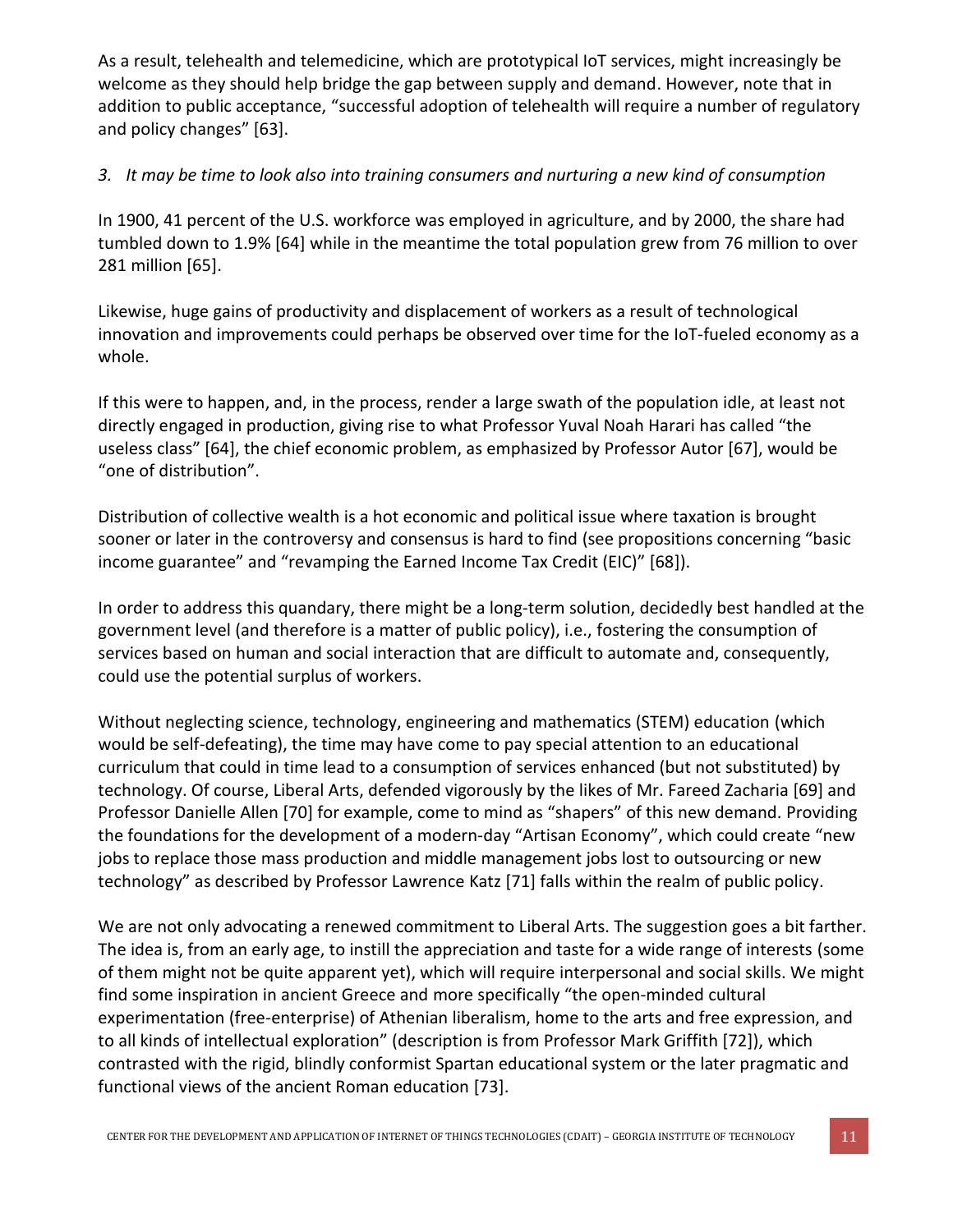#### *Conclusion on the impact on jobs*

Central to public policy is the identification of challenges and problems that affect citizens as a whole tightly coupled with the formulation and implementation of effective responses by government bodies and their representatives.

However, as observed by Professor James Anderson, "the goals of a policy may be somewhat loosely stated and cloudy in content, thus providing general direction rather than precise targets for its implementation" [74].

The ideas submitted herein to alleviate the dislocation to employment caused by the Internet of Things undoubtedly belong to this category. They aim at offering a starting point for a policy debate, which should be rooted in education.

This debate has to focus not only on how to best meet through technical education the IoT-induced high demand for skilled workers [75] but also, peering into the long-term horizon, apprehend the whole educational system as a foundry of enlightened consumption; a daunting task, without a doubt, but worthy of exploration.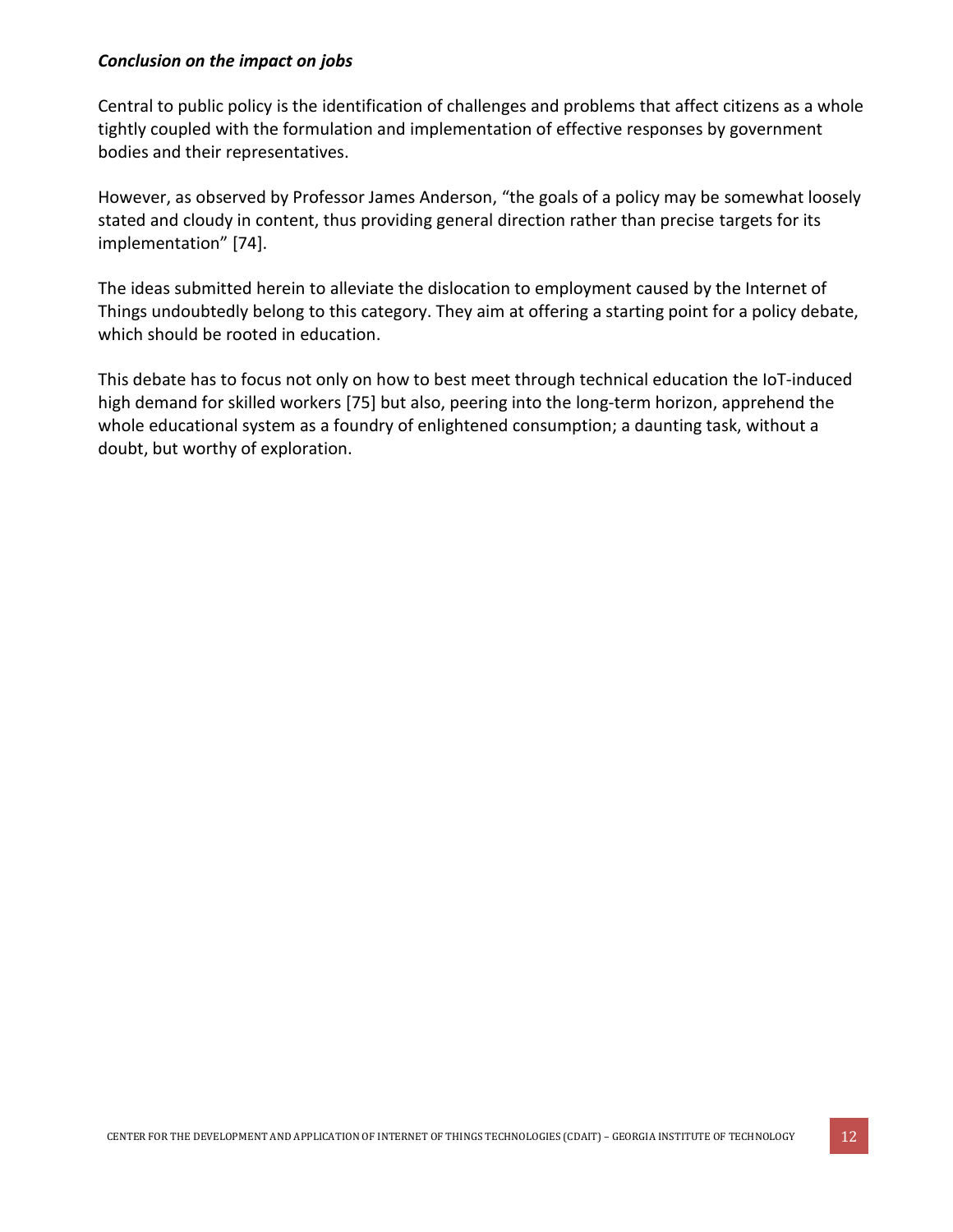# **References**

[1] CDAIT (pronounced "sedate")'s purpose is to expand and promote the Internet of Things (IoT)'s huge potential and transformational capabilities through research, education and industry outreach. *See* [http://www.cdait.gatech.edu/.](http://www.cdait.gatech.edu/)

[2] *See* in particular the work from the Institute of Electrical and Electronics Engineers (IEEE) on establishing a "baseline definition of IoT in the context of applications that range from small, localized systems constrained to a specific location, to a large global system that is geographically distributed and composed of complex sub-systems," *Towards a Definition of the Internet of Things (IoT)*, May 27, 2015, *available at*  [http://iot.ieee.org/images/files/pdf/IEEE\\_IoT\\_Towards\\_Definition\\_Internet\\_of\\_Things\\_Revision1\\_27](http://iot.ieee.org/images/files/pdf/IEEE_IoT_Towards_Definition_Internet_of_Things_Revision1_27MAY15.pdf) [MAY15.pdf.](http://iot.ieee.org/images/files/pdf/IEEE_IoT_Towards_Definition_Internet_of_Things_Revision1_27MAY15.pdf) The expression "ubiquitous computing", which captures a domain that is arguably the intellectual crucible of the present-day "Internet of Things", is perhaps a better descriptor of what IoT is about. A brief paper by ubiquitous computing pioneers, published before the term "Internet of Things" came in existence, foreshadowed today's IoT, as it is clearly evidenced here: "The confluence of technological advances in wireless technology, mobile computing, novel displays, and sensors in

addition to the decreasing cost of computing power provides the opportunity for utilizing computational capabilities in an increasing number of specialized, yet networked devices." *See* Roy Want, Mark Weiser and Elizabeth Mynatt, *Activating Everyday Objects*, 1998 DARPA/NIST Smart Spaces Workshop, (Gaithersburg, Maryland, 1998), 7-140 to 143 *available at* [http://citeseerx.ist.psu.edu/viewdoc/download;jsessionid=1FC170B10A3AC8EE93C90FEA42708AE7?](http://citeseerx.ist.psu.edu/viewdoc/download;jsessionid=1FC170B10A3AC8EE93C90FEA42708AE7?doi=10.1.1.43.130&rep=rep1&type=pdf) [doi=10.1.1.43.130&rep=rep1&type=pdf](http://citeseerx.ist.psu.edu/viewdoc/download;jsessionid=1FC170B10A3AC8EE93C90FEA42708AE7?doi=10.1.1.43.130&rep=rep1&type=pdf)

[3] *See* James Gleick, *What Defines a Meme?* SMITHONIAN MAGAZINE, May 2011, *available at* <http://www.smithsonianmag.com/arts-culture/what-defines-a-meme-1904778/?all>

[4] *See* Alain Louchez, *The Internet of things — Machines, businesses, people, everything***,** ITU NEWS, No 3, 2013, *available at* [https://itunews.itu.int/En/4291-The-Internet-of-things-Machines](https://itunews.itu.int/En/4291-The-Internet-of-things-Machines-businesses-people-everything-.note.aspx)[businesses-people-everything-.note.aspx](https://itunews.itu.int/En/4291-The-Internet-of-things-Machines-businesses-people-everything-.note.aspx)

[5] *See* Sir Harold Evans, *The Age of Intelligent Things*, INTELLIGENCE (quarterly print and digital magazine published by Flex – the expression "the Intelligence of Things" is trademarked by Flex), issue one, January 2015, *available at* [https://www.theintelligenceofthings.com/article/the-age-of](https://www.theintelligenceofthings.com/article/the-age-of-intelligent-things/)[intelligent-things/.](https://www.theintelligenceofthings.com/article/the-age-of-intelligent-things/)

[6] *See* Cristina Alcaraz, Rodrigo Roman, Pablo Najera, and Javier Lopez, *Security of Industrial Sensor Network based Remote Substations in the context of the Internet of Things*, AD HOC NETWORKS, vol. 11, pp. 1091-1104, 2013, *available at* [https://www.nics.uma.es/pub/papers/1752\\_0.pdf](https://www.nics.uma.es/pub/papers/1752_0.pdf)

[7] As far as the issues and challenges surrounding what the "things" in IoT are *see* Stephan Haller, *The Things in the Internet of Things,* available at [http://www.iot](http://www.iot-a.eu/public/news/resources/TheThingsintheInternetofThings_SH.pdf)[a.eu/public/news/resources/TheThingsintheInternetofThings\\_SH.pdf](http://www.iot-a.eu/public/news/resources/TheThingsintheInternetofThings_SH.pdf), and Richard L. Rutledge, Aaron K. Massey, Annie I. Antón, and Peter Swire, *Clarifying the Internet of Things by Defining the Internet of Devices, available at* [http://peterswire.net/wp-content/uploads/Clarifying-the-Internet-of-Things](http://peterswire.net/wp-content/uploads/Clarifying-the-Internet-of-Things-by-Defining-the-Internet-of-Devices.pdf)[by-Defining-the-Internet-of-Devices.pdf.](http://peterswire.net/wp-content/uploads/Clarifying-the-Internet-of-Things-by-Defining-the-Internet-of-Devices.pdf)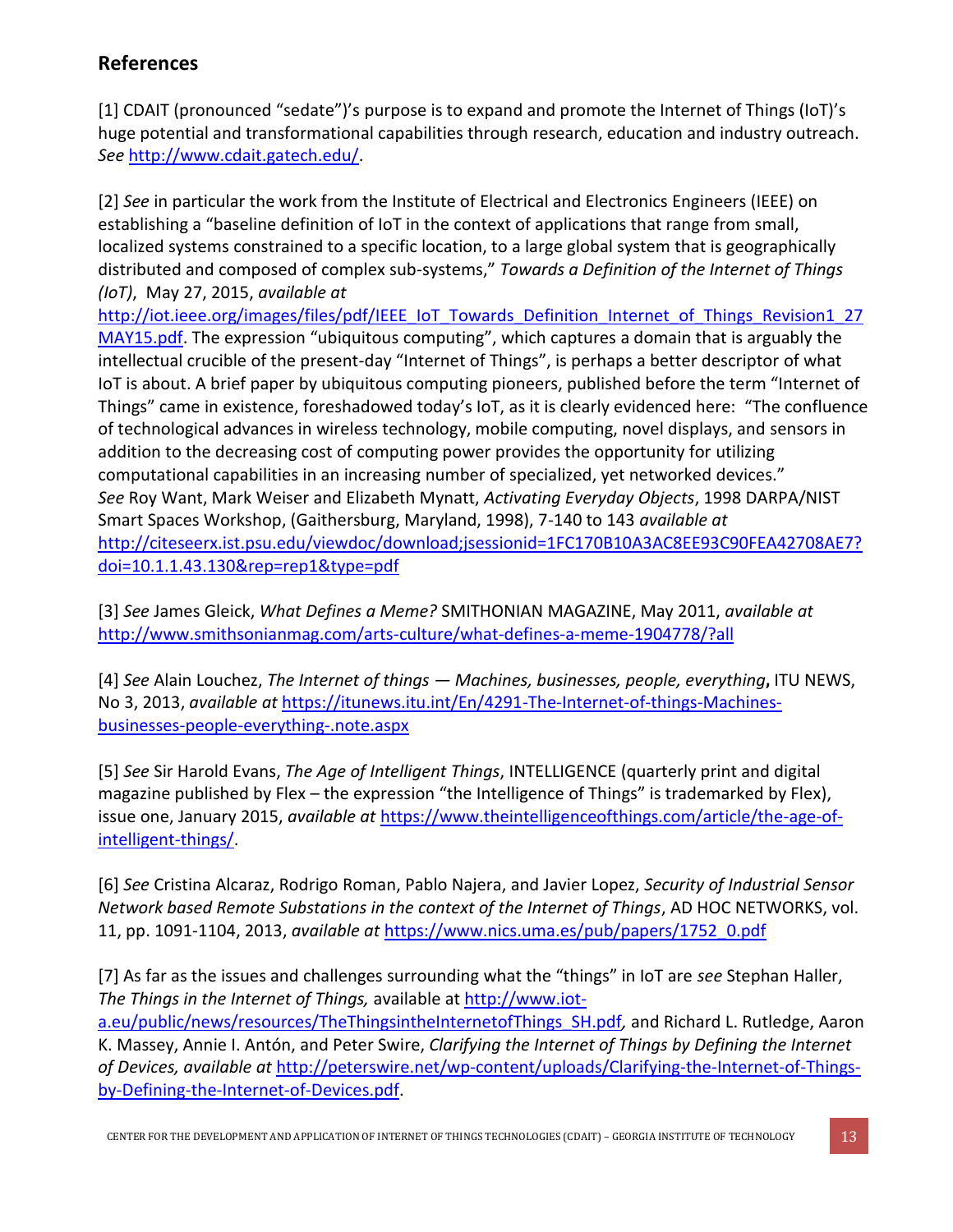[8] *See* Eric Vogel and Alain Louchez, *The Invisible Edge of the Internet of Things*, AUTOMATION WORLD, November 18, 2014 *available at* [http://www.automationworld.com/industrial-internet](http://www.automationworld.com/industrial-internet-things/invisible-edge-internet-things)[things/invisible-edge-internet-things](http://www.automationworld.com/industrial-internet-things/invisible-edge-internet-things)

[9] *See* Zhong Lin Wang, Jun Chen, and Long Lin, *Progress in triboelectric nanogenerators as a new energy technology and self-powered sensors*, ENERGY AND ENVIRONMENTAL SCIENCE, June 18, 2015, *available at* [http://www.nanoscience.gatech.edu/paper/2015/15\\_EES\\_02.pdf.](http://www.nanoscience.gatech.edu/paper/2015/15_EES_02.pdf) *See* also Sangkil Kim, Rushi Vyas, Jo Bito, Kyriaki Niotaki, Ana Collado, Apostolos Georgiadis, and Manos M. Tentzeris, *Ambient RF Energy-Harvesting Technologies for Self-Sustainable Standalone, Wireless Sensor Platforms*, PROCEEDINGS OF THE IEEE, November 2014, *available at* <http://ieeexplore.ieee.org/stamp/stamp.jsp?tp=&arnumber=6922609>and *see* also Vamsi Talla, Bryce Kellogg, Benjamin Ransford, Saman Naderiparizi, Shyamnath Gollakota and Joshua R. Smith, *Powering the Next Billion Devices with Wi-Fi,* ACM CoNext 2015, *available at*  [http://arxiv.org/pdf/1505.06815.pdf.](http://arxiv.org/pdf/1505.06815.pdf) For Wireless Power Delivery, *see* P.D. Mitcheson, *Alternative Power Sources for Miniature and Micro Devices*, 2015 Transducers - 2015 18th International Conference on Solid-State Sensors, Actuators and Microsystems (TRANSDUCERS), *available at* [http://ieeexplore.ieee.org/stamp/stamp.jsp?tp=&arnumber=7181076,](http://ieeexplore.ieee.org/stamp/stamp.jsp?tp=&arnumber=7181076) A brief description of the energy storage options is provided here: *see* Andrey Somov and Raffaele Giaffreda, *Powering IoT Devices: Technologies and Opportunities*, IEEE INTERNET OF THINGS, November 9, 2015, *available at* [http://iot.ieee.org/newsletter/november-2015/powering-iot-devices-technologies-and](http://iot.ieee.org/newsletter/november-2015/powering-iot-devices-technologies-and-opportunities.html)[opportunities.html.](http://iot.ieee.org/newsletter/november-2015/powering-iot-devices-technologies-and-opportunities.html) Note also the interest of the U.S. Department of Defense for the elimination or reduction of the need for standby power for unattended sensors, see the N-zero program: DARPA website, *N-ZERO Envisions "Asleep-yet-Aware" Electronics that Could Revolutionize Remote Wireless Sensors*, April 13, 2015, *available at* <http://www.darpa.mil/news-events/2015-04-13>

[10] *See* Roland Pease, *Internet of Things: Trash Talk Signals Mobile Future*, BBC, November 18, 2014, *available at* [http://www.bbc.com/future/story/20130314-trash-talk-signals-mobile-future.](http://www.bbc.com/future/story/20130314-trash-talk-signals-mobile-future) On the Internet of Nano-Things, *see* Ian F. Akyidiz and Joseph Miquel Jornet, *The Internet of Nano-Things*, IEEE WIRELESS COMMUNICATIONS, December 2010, *available at* <http://ieeexplore.ieee.org/stamp/stamp.jsp?tp=&arnumber=5675779>, and I. F. Akyildiz, M. Pierobon, S. Balasubramaniam, and Y. Koucheryavy, *The Internet of Nano-BioThings*, IEEE COMMUNICATIONS MAGAZINE— Communications Standards Supplement, March 2015 *available at* <http://ieeexplore.ieee.org/stamp/stamp.jsp?tp=&arnumber=7060516>

[11] *See* Alain Louchez and Ben Wang, "From Smart Manufacturing to Manufacturing Smart - Why manufacturing is a core enabler of the Internet of Things", January 6, 2014, AUTOMATION WORLD, *available at* <http://www.automationworld.com/sensors-discrete/smart-manufacturing-manufacturing-smart>

[12] *See* Brian K. Paul, Rahul Panat, Christina Mastrangelo, Dave Kim and David Johnson, *NSF Workshop on Advanced Manufacturing for Smart Goods*, held in Portland, Oregon on May 14 and 15, 2015, *available at* [https://labs.wsu.edu/advancedmanufacturing/wp](https://labs.wsu.edu/advancedmanufacturing/wp-content/uploads/sites/238/2014/10/NSF-workshop-Adv-Mfg4Smart-Goods-090415.pdf)[content/uploads/sites/238/2014/10/NSF-workshop-Adv-Mfg4Smart-Goods-090415.pdf](https://labs.wsu.edu/advancedmanufacturing/wp-content/uploads/sites/238/2014/10/NSF-workshop-Adv-Mfg4Smart-Goods-090415.pdf)

[13] *See* some of the differences between the two market segments highlighted in Varun Nagaraj, *The Industrial IoT isn't the same as the consumer IoT*, O'REILLY RADAR, February 25, 2014, *available*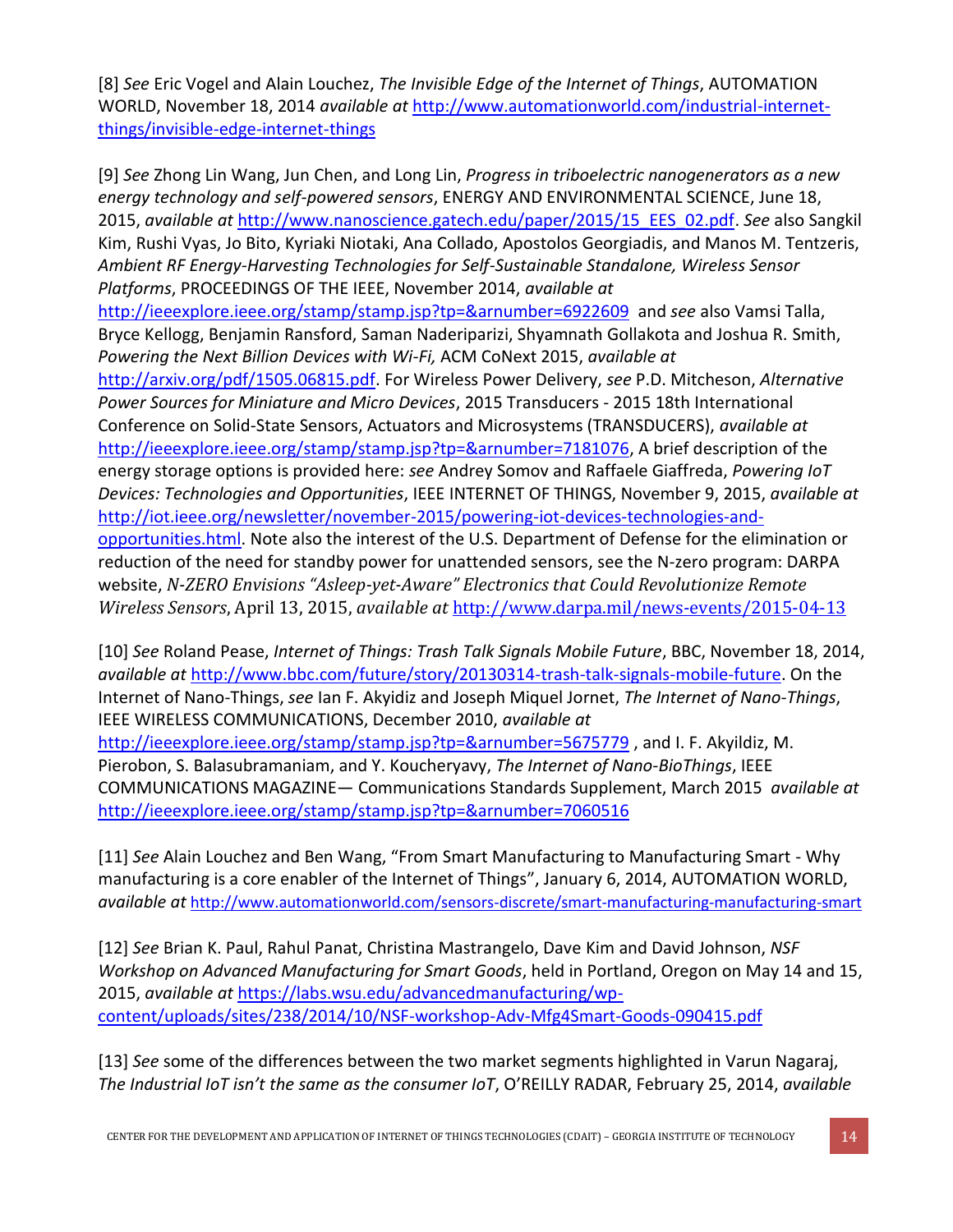*at* [http://radar.oreilly.com/2014/02/the-industrial-iot-isnt-the-same-as-the-consumer-iot.html,](http://radar.oreilly.com/2014/02/the-industrial-iot-isnt-the-same-as-the-consumer-iot.html) and Chris Mill, *Devices at dawn: Consumer vs. industrial Internet of Things,* September 29, 2015, IDG CONNECT, *available at* [http://www.idgconnect.com/blog-abstract/10446/devices-dawn-consumer](http://www.idgconnect.com/blog-abstract/10446/devices-dawn-consumer-vs-industrial-internet-things)[vs-industrial-internet-things](http://www.idgconnect.com/blog-abstract/10446/devices-dawn-consumer-vs-industrial-internet-things)

[14] *See* oneM2M Partnership, *oneM2M Partnership Agreement*, section 1.5: "a Machine-to-Machine Solution is a combination of devices, software and services that operate with little or no human interaction," *available at* 

[http://www.onem2m.org/images/files/oneM2M\\_Partnership\\_Agreement.pdf](http://www.onem2m.org/images/files/oneM2M_Partnership_Agreement.pdf)

[15] *See* Markku Turunen, Daniel Sonntag, Klaus-Peter Engelbrecht, Thomas Olsson, Dirk Schnelle-Walka, and Andrés Lucero, *Interaction and Humans in Internet of Things*, 15th IFIP TC 13 International Conference, Bamberg, Germany, September 14-18, 2015, Proceedings, Part IV, *available at* 

https://www.researchgate.net/publication/281643568 Interaction and Humans in Internet of Th [ings](https://www.researchgate.net/publication/281643568_Interaction_and_Humans_in_Internet_of_Things)

[16] *See* Markus Löffler and Andreas Tschiesner (interview), *The Internet of Things and the Future of Manufacturing,* McKINSEY, June 2013, *available at* [http://www.mckinsey.com/business](http://www.mckinsey.com/business-functions/business-technology/our-insights/the-internet-of-things-and-the-future-of-manufacturing)[functions/business-technology/our-insights/the-internet-of-things-and-the-future-of-manufacturing.](http://www.mckinsey.com/business-functions/business-technology/our-insights/the-internet-of-things-and-the-future-of-manufacturing) About IoT and the global supply chain *see* the relationship with an emerging logistics concept, i.e., the "Physical Internet": Benoit Montreuil and Alain Louchez, *The Physical Internet Will Rest On The Internet Of Things*, MANUFACTURING.NET, November 4, 2015, a*vailable at* <http://www.manufacturing.net/blog/2015/11/physical-internet-will-rest-internet-things>

[17] *See* Zhao Xiaorong, Fan Honghui, Zhu Hongjin, Fu Zhongjun, andFu Hanyu, *The Design of the Internet of Things Solution for Food Supply Chain*, 5th INTERNATIONAL CONFERENCE ON EDUCATION, MANAGEMENT, INFORMATION, AND MEDICINE (EMIM 2015) available at [http://www.atlantis](http://www.atlantis-press.com/php/download_paper.php?id=21432)[press.com/php/download\\_paper.php?id=21432](http://www.atlantis-press.com/php/download_paper.php?id=21432)

[18] See Mathias Cousin, Tadashi Castillo-Hi, & Glenn Snyder, *Devices and diseases: How the IoT is transforming medtech - The Internet of Things in the medical devices industry,* DELOITTE UNIVERSITY PRESS, September 11, 2015 available at [http://dupress.com/articles/internet-of-things-iot-in](http://dupress.com/articles/internet-of-things-iot-in-medical-devices-industry/)[medical-devices-industry/](http://dupress.com/articles/internet-of-things-iot-in-medical-devices-industry/)

[19] *See* Moeen Hassanalieragh, Alex Page, Tolga Soyata, Gaurav Sharma, Mehmet Aktas, Gonzalo Mateos, Burak Kantarci, Silvana Andreescu, *Health Monitoring and Management Using Internet-of-Things (IoT) Sensing with Cloud-based Processing: Opportunities and Challenges*, 2015 IEEE INTERNATIONAL CONFERENCE ON SERVICES COMPUTING, *available at* [http://www.ece.rochester.edu/~gsharma/papers/Moeen\\_HealthMonitor\\_SCC2015.pdf](http://www.ece.rochester.edu/~gsharma/papers/Moeen_HealthMonitor_SCC2015.pdf)

[20] *See* Marilyn Wolf, Honggab Kim, jie Xu, and Mihaela van der Schaar, *Caring Analytics for Adults With Special Needs*, IEEE DESIGN & TEST, September/October 2015 *available at* <http://ieeexplore.ieee.org/stamp/stamp.jsp?tp=&arnumber=7118178&tag=1>

[21] *See* Kaylee Moser, Jesse Harder, and Simon G. M. Koo, *Internet of Things in Home Automation*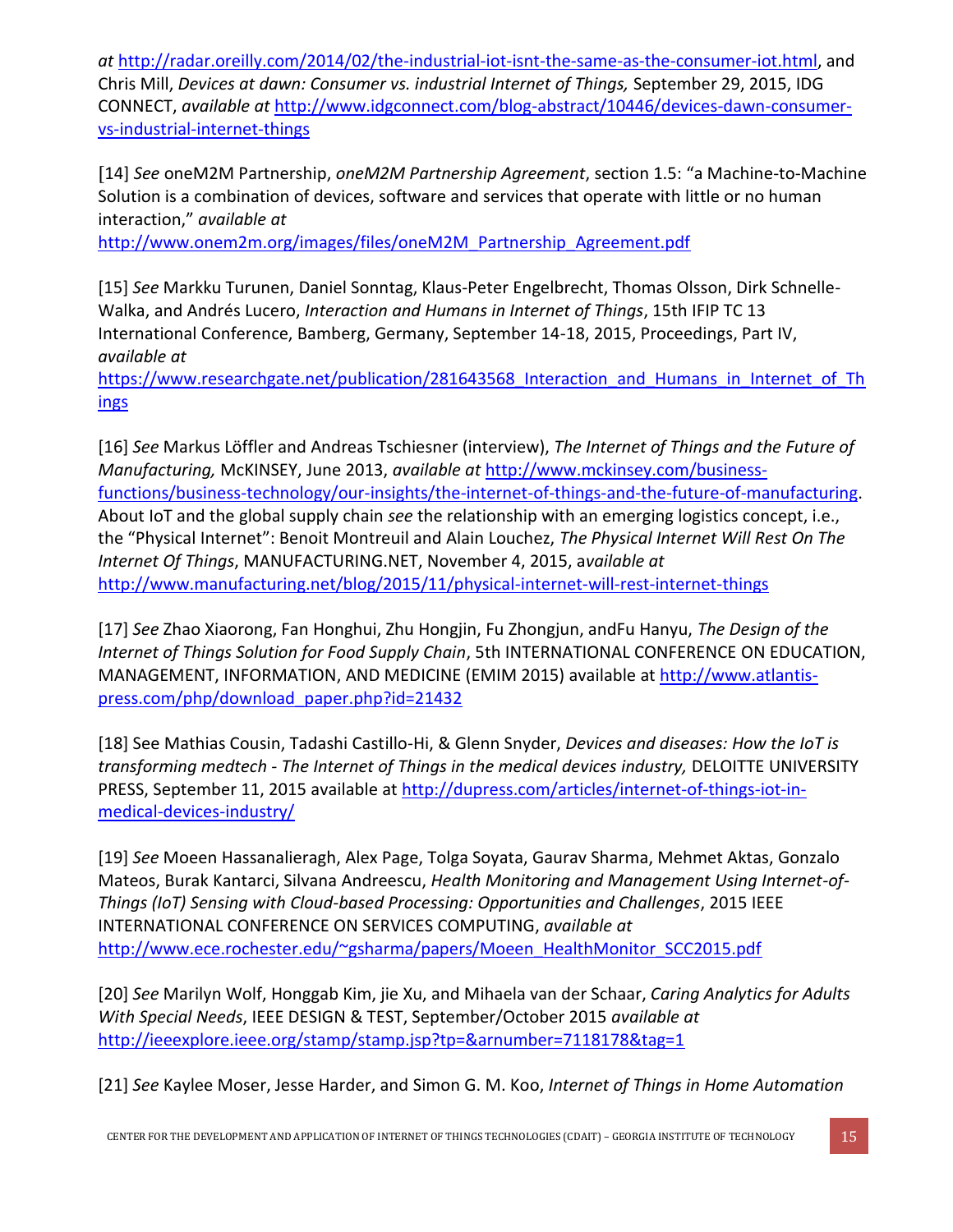*and Energy Efficient Smart Home Technologies*, 2014 IEEE INTERNATIONAL CONFERENCE ON SYSTEMS, MAN, AND CYBERNETICS, October 5-8, 2014, San Diego, CA, USA *available at*  [http://ieeexplore.ieee.org/stamp/stamp.jsp?tp=&arnumber=6974087;](http://ieeexplore.ieee.org/stamp/stamp.jsp?tp=&arnumber=6974087) *see also* Enrique Carillo, Victor Benitez, Cereza Mendoza and Jesus Pacheco, *IoT Framework for Smart Buildings with Cloud Computing*, the FIRST IEEE INTERNATIONAL SMART CITIES CONFERENCE (ISC2-2015), October 25-28, 2015 , *available at* <http://ieeexplore.ieee.org/stamp/stamp.jsp?tp=&arnumber=7366197>

[22] *See* Deepa Phanish, Paul Garver, Ghaith Matalkah, Tal Landes, Fu Shen, Jesse Dumond, Randal Abler, Dapeng Zhu, Xinjun Dong, Yang Wang, and Edward J. Coyle, *A Wireless Sensor Network for Monitoring the Structural Health of a Football Stadium, 2015 IEEE 2<sup>nd</sup> WORLD FORUM ON INTERNET* OF THINGS (WF-IoT), December 14-16, 2015, Milan, Italy, *available at*  <http://ieeexplore.ieee.org/xpl/mostRecentIssue.jsp?punumber=7383415>

[23] *See* Nomusa Dlodlo, *Adopting the internet of things technologies in environmental management in South Africa*, 2012 INTERNATIONAL CONFERENCE ON ENVIRONMENT SCIENCE AND ENGINEERING, *available at* <http://www.ipcbee.com/vol32/009-ICESE2012-D033.pdf>

[24] *See* Yash Meta*, How Internet of Things (IoT) Will Change Transportation?* INTERNET OF THINGS WORMS (IOTWORM)*,* September 30, 2015, *available at* <http://iotworm.com/internet-of-things-will-change-transportation/#more-857>

[25] *See* Duncan Jefferies, *How the internet of things is slashing energy costs for business,* THE GUARDIAN (UK), March 16, 2015, *available at* [http://www.theguardian.com/sustainable](http://www.theguardian.com/sustainable-business/2015/mar/16/internet-of-things-energy-costs)[business/2015/mar/16/internet-of-things-energy-costs](http://www.theguardian.com/sustainable-business/2015/mar/16/internet-of-things-energy-costs)

[26] *See* Joe Peters, *What will be the impact of IoT on Education,* GEEKTIME, March 7, 2016, *available at* <http://www.geektime.com/2016/03/07/what-will-be-the-impact-of-iot-on-education/>

[27] *See* J. Jin, J. Gubbi, S. Marusic, and M. Palaniswami, *An information framework for creating a smart city through Internet of Things*, IEEE INTERNET OF THINGS JOURNAL, vol. 1, no. 2, pp. 112–121, April 2014, *available at* <http://ieeexplore.ieee.org/stamp/stamp.jsp?tp=&arnumber=6702523>

[28] *See* Philippa Biggs (ITU), John Garrity (Cisco), Connie LaSalle (Cisco) and Anna Polomska, under the supervision of Dr. Robert Pepper (Cisco) as a contribution to the ITU/UNESCO Broadband Commission for Sustainable Development, *Harnessing the Internet of Things for Global Development*, CISCO & UN ITU, January 20, 2016, available at

<https://www.itu.int/en/action/broadband/Documents/Harnessing-IoT-Global-Development.pdf>

[29] *See* Public Service Enterprise Group (PSEG), *To Develop the State of New Jersey and Make It a Better Place to Live*, Chapter 5, *The Modern Age of Electricity*, p. 60, December 2014, *available at*  [https://www.psegtransmission.com/sites/default/files/file/files/susquehanna](https://www.psegtransmission.com/sites/default/files/file/files/susquehanna-roseland/develop_roseland_bushkill/Chapter_5_The_Modern_Age_of_Electricity.pdf)[roseland/develop\\_roseland\\_bushkill/Chapter\\_5\\_The\\_Modern\\_Age\\_of\\_Electricity.pdf](https://www.psegtransmission.com/sites/default/files/file/files/susquehanna-roseland/develop_roseland_bushkill/Chapter_5_The_Modern_Age_of_Electricity.pdf)

[30] See U.S. Energy Information Administration (EIA), How is electricity used in U.S. homes? Available at<https://www.eia.gov/tools/faqs/faq.cfm?id=96&t=3>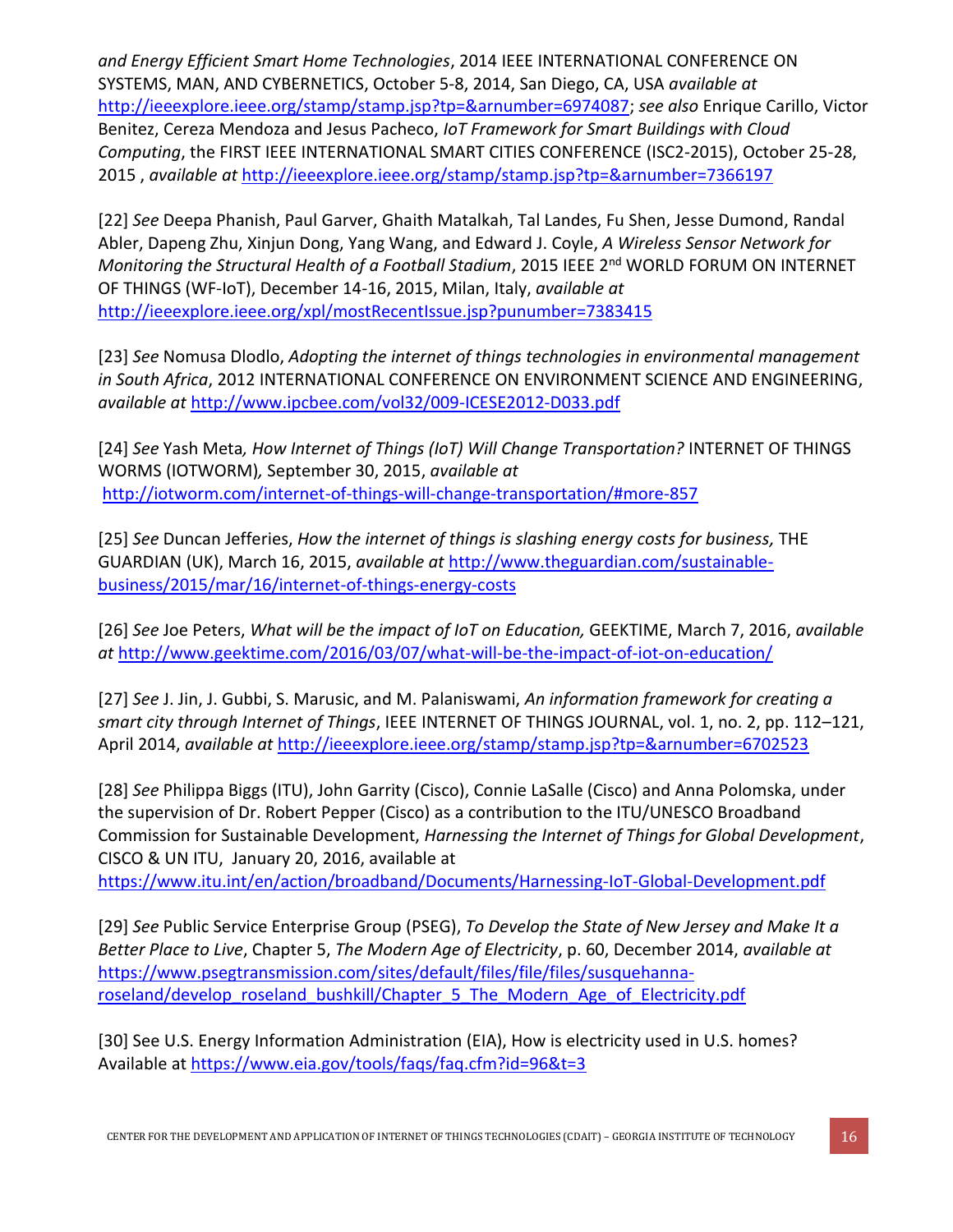[31] *See* Semiconductor Industry Association (SIA) and Semiconductor Research Corporation (SRC), *Rebooting the IT Revolution: A Call to Action*, September 2015 *available at*  [https://www.nsf.gov/crssprgm/nano/reports/20150901\\_RITR%20WEB%20version%20FINAL\\_39p.pdf](https://www.nsf.gov/crssprgm/nano/reports/20150901_RITR%20WEB%20version%20FINAL_39p.pdf)

[32] *See* National Science Foundation [NSF] Website, *Rebooting the IT Revolution Report Now Available*, September 1, 2015 available at [http://www.nsf.gov/news/news\\_summ.jsp?cntn\\_id=136126](http://www.nsf.gov/news/news_summ.jsp?cntn_id=136126)

[33] *See The Rebooting the IT Revolution Report*, p. 19.

[34] *See* Sanjay Sarma, *I helped invent the Internet of Things. Here's why I'm worried about how secure it is,* POLITICO, June 29, 2015, *available at*  [http://www.politico.com/agenda/story/2015/06/internet-of-things-privacy-risks-security-](http://www.politico.com/agenda/story/2015/06/internet-of-things-privacy-risks-security-000096#ixzz47mOdq19N)[000096#ixzz47mOdq19N](http://www.politico.com/agenda/story/2015/06/internet-of-things-privacy-risks-security-000096#ixzz47mOdq19N)

[35] *See* U.S. President's National Security Telecommunications Advisory Committee (NSTAC), *NSTAC Report to the President on the Internet of Things*, November 19, 2014, p. ES-1, *available at*  [https://www.dhs.gov/sites/default/files/publications/NSTAC%20Report%20to%20the%20President%](https://www.dhs.gov/sites/default/files/publications/NSTAC%20Report%20to%20the%20President%20on%20the%20Internet%20of%20Things%20Nov%202014%20%28updat%20%20%20.pdf) [20on%20the%20Internet%20of%20Things%20Nov%202014%20%28updat%20%20%20.pdf](https://www.dhs.gov/sites/default/files/publications/NSTAC%20Report%20to%20the%20President%20on%20the%20Internet%20of%20Things%20Nov%202014%20%28updat%20%20%20.pdf)

[36] *See* S. 2607 Bill introduced in Senate, *Developing Innovation and Growing the Internet of Things Act or the DIGIT Act*, March 1, 2016, available at [http://www.commerce.senate.gov/public/\\_cache/files/52aad6c5-837c-47b8-ab60-](http://www.commerce.senate.gov/public/_cache/files/52aad6c5-837c-47b8-ab60-490263ccb5a6/73AE8EEFC07D2B3C154B48BF3C6146D8.bills-114s2607is.pdf) [490263ccb5a6/73AE8EEFC07D2B3C154B48BF3C6146D8.bills-114s2607is.pdf](http://www.commerce.senate.gov/public/_cache/files/52aad6c5-837c-47b8-ab60-490263ccb5a6/73AE8EEFC07D2B3C154B48BF3C6146D8.bills-114s2607is.pdf)

[37] *See Latta and Welch Launch Bipartisan Internet of Things Working Group,* May 24, 2016, available at [https://energycommerce.house.gov/news-center/press-releases/latta-and-welch](https://energycommerce.house.gov/news-center/press-releases/latta-and-welch-launch-bipartisan-internet-things-working-group)[launch-bipartisan-internet-things-working-group](https://energycommerce.house.gov/news-center/press-releases/latta-and-welch-launch-bipartisan-internet-things-working-group)

[38] *See* Henry Kissinger, *World Order,* (New York, N.Y.: Penguin Press, 2014), p. 342, p. 343 and p. 345.

[39] *See* Cyber-Physical Systems Public Working Group (CPS PWG), National Institute of Standards and Technology (NIST), *DRAFT Framework for Cyber-Physical Systems Release 08*, September 2015, *available at* 

[http://www.cpspwg.org/Portals/3/docs/CPS%20PWG%20Draft%20Framework%20for%20Cyber-](http://www.cpspwg.org/Portals/3/docs/CPS%20PWG%20Draft%20Framework%20for%20Cyber-Physical%20Systems%20Release%200.8%20September%202015.pdf)[Physical%20Systems%20Release%200.8%20September%202015.pdf](http://www.cpspwg.org/Portals/3/docs/CPS%20PWG%20Draft%20Framework%20for%20Cyber-Physical%20Systems%20Release%200.8%20September%202015.pdf)

[40] *See* Mark A. McHenry, Dennis Roberson & Robert J. Matheson, *Electronic Noise Is Drowning Out the Internet of Things*, IEEE SPECTRUM, August 18, 2015, *available at*  <http://spectrum.ieee.org/telecom/wireless/electronic-noise-is-drowning-out-the-internet-of-things>

[41] *See* Keren Sookne, *Connecting Legacy Systems to the Internet of Things*, AUTOMATION WORLD, April 18, 2016, *available here* [http://www.automationworld.com/networking-amp](http://www.automationworld.com/networking-amp-connectivity/connecting-legacy-systems-internet-things)[connectivity/connecting-legacy-systems-internet-things](http://www.automationworld.com/networking-amp-connectivity/connecting-legacy-systems-internet-things)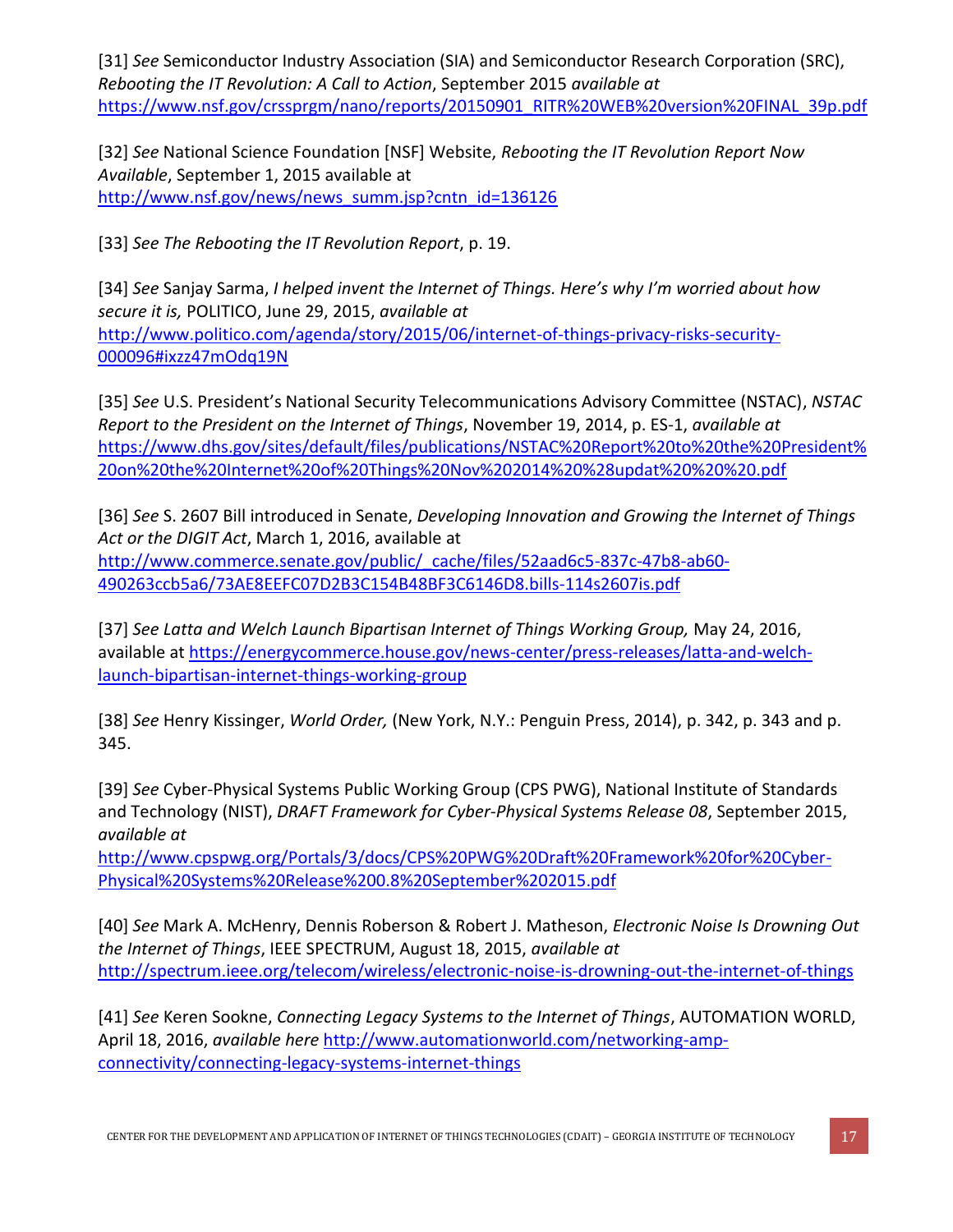[42] *See* Dave Hofert, *The Internet of Things equation: IT + OT = Success*, March 23, 2015, IOTNOW, *available at* <http://www.iot-now.com/2015/03/23/30575-internet-things-equation-ot-success/>

[43] *See* Catherine Crump and Matthew Harwood, *Invasion of the Data Snatchers: Big Data and the Internet of Things Means the Surveillance of Everything*, reposted on the ACLU website and originally run on TomDispatch.com, March 25, 2014, *available at* 

[https://www.aclu.org/blog/speakeasy/invasion-data-snatchers-big-data-and-internet-things-means](https://www.aclu.org/blog/speakeasy/invasion-data-snatchers-big-data-and-internet-things-means-surveillance-everything)[surveillance-everything](https://www.aclu.org/blog/speakeasy/invasion-data-snatchers-big-data-and-internet-things-means-surveillance-everything)

[44] *See* November 2013 FTC Workshop on *Internet of Things - Privacy and Security in a Connected World available at* [https://www.ftc.gov/news-events/events-calendar/2013/11/internet-things](https://www.ftc.gov/news-events/events-calendar/2013/11/internet-things-privacy-security-connected-world)[privacy-security-connected-world\)](https://www.ftc.gov/news-events/events-calendar/2013/11/internet-things-privacy-security-connected-world). Dr. Vint Cerf's comment on privacy can be found in the transcript pp. 146-17 that is *available at*:

[https://www.ftc.gov/sites/default/files/documents/public\\_events/internet-things-privacy-security](https://www.ftc.gov/sites/default/files/documents/public_events/internet-things-privacy-security-connected-world/final_transcript.pdf)[connected-world/final\\_transcript.pdf](https://www.ftc.gov/sites/default/files/documents/public_events/internet-things-privacy-security-connected-world/final_transcript.pdf)

[45] *See* Jeroen van den Hoven, Delft University of Technology, Chair, Ethics Subgroup IoT Expert Group, *Fact sheet-Ethics Subgroup IoT -Version 4.0*, Conclusions of the Internet of Things public consultation, European Commission, February 28, 2013, *available at*  [http://ec.europa.eu/information\\_society/newsroom/cf/dae/document.cfm?doc\\_id=1751](http://ec.europa.eu/information_society/newsroom/cf/dae/document.cfm?doc_id=1751)

[46] *See* Alex Rosenberg, *Can Moral Disputes Be Resolved,* THE NEW YORK TIMES, July 13, 2015, *available at* [http://opinionator.blogs.nytimes.com/2015/07/13/can-moral-disputes-be](http://opinionator.blogs.nytimes.com/2015/07/13/can-moral-disputes-be-resolved/?_r=0)resolved/? r=0

[47] *See* Gerd Kortuem, Arosha Bandara, Neil Smith, Michael Richards, and Marian Petre (2013), *Educating the Internet-of-Things generation*, COMPUTER, 46(2) pp. 53–61 *available at*  [http://oro.open.ac.uk/35693/1/CO\\_COMSI-2012-07-0136.R2\\_Bandara.pdf](http://oro.open.ac.uk/35693/1/CO_COMSI-2012-07-0136.R2_Bandara.pdf)

[48] *See* European Research Cluster on the Internet of Things (IERC), *IoT Governance, Security and Privacy Issues*, January 2015, p. 30 *available* a[t http://www.internet-of-things](http://www.internet-of-things-research.eu/pdf/IERC_Position_Paper_IoT_Governance_Privacy_Security_Final.pdf)[research.eu/pdf/IERC\\_Position\\_Paper\\_IoT\\_Governance\\_Privacy\\_Security\\_Final.pdf](http://www.internet-of-things-research.eu/pdf/IERC_Position_Paper_IoT_Governance_Privacy_Security_Final.pdf)

[49] *See* Hubert C. Y. Chan, *Internet of Things Business Models*, JOURNAL OF SERVICE SCIENCE AND MANAGEMENT, 2015, 8, 552-568 *available at* [http://file.scirp.org/pdf/JSSM\\_2015081214471082.pdf](http://file.scirp.org/pdf/JSSM_2015081214471082.pdf)

[50] *See* H. Michael O'Brien, *The Internet of Things: The Inevitable Collision with Product Liability*, Five Part Series Starting on, February 2, 2015, THE NATIONAL LAW REVIEW *available at* [http://www.productliabilityadvocate.com/2015/02/the-internet-of-things-the-inevitable-collision](http://www.productliabilityadvocate.com/2015/02/the-internet-of-things-the-inevitable-collision-with-product-liability/)[with-product-liability/](http://www.productliabilityadvocate.com/2015/02/the-internet-of-things-the-inevitable-collision-with-product-liability/)

[51] *See* Carl Benedikt Frey, and Michael A. Osborne, *The Future of Employment: How Susceptible are Jobs to Computerization?*, September 17, 2013, Oxford Martin Press, *available at*  [http://www.oxfordmartin.ox.ac.uk/downloads/academic/The\\_Future\\_of\\_Employment.pdf](http://www.oxfordmartin.ox.ac.uk/downloads/academic/The_Future_of_Employment.pdf)

[52] *See* World Economic Forum, *The Future of Jobs – Employment, Skills and Workforce Strategy for*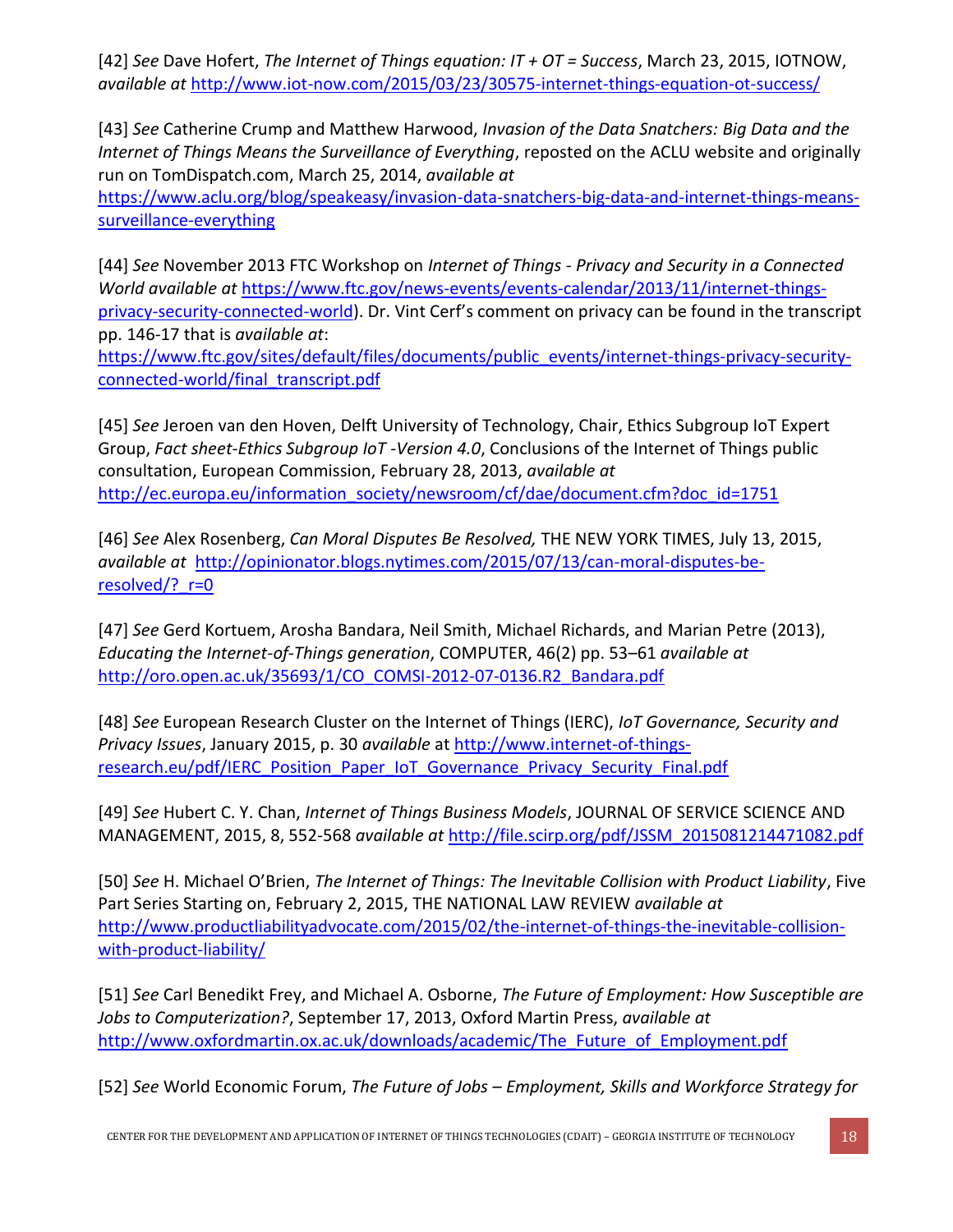*the Fourth Industrial Revolution*, January 2016, *available at* [http://www3.weforum.org/docs/WEF\\_Future\\_of\\_Jobs.pdf](http://www3.weforum.org/docs/WEF_Future_of_Jobs.pdf)

[53] Frey and Osborne, *The Future of Employment*, p. 38.

[54] The World Economic Forum, *The Future of Jobs*, p. 13.

[55] *See* John Maynard Keynes, *Economic Possibilities for our Grandchildren*, 1930, reprinted in *Essays in Persuasion*, New York: W.W.Norton & Co., 1963, pp. 358-373.

[56] *See* David Autor, *Why Are There Still So Many Jobs? The History and Future of Workplace Automation*, Journal of Economic Perspectives—Volume 29, Number 3—Summer 2015—Pages 3–30, *available at* <http://economics.mit.edu/files/10865>

[57] *See* Joel Mokyr, Chris Vickers, and Nicolas L Ziebarth, *The History of Technological Anxiety and the Future of Economic Growth: Is This Time Different*, JOURNAL OF ECONOMIC PERSPECTIVES, Volume 29, Number 3, summer 2015, p. 45 *available at* 

[http://pubs.aeaweb.org/doi/pdfplus/10.1257/jep.29.3.31.](http://pubs.aeaweb.org/doi/pdfplus/10.1257/jep.29.3.31) The reference to David Ricardo in the quote ties back to a comment made at the beginning of the article about Ricardo's opinion on the impact of machinery on employment: "In a much-debated chapter inserted into the third edition of his Principles of Political Economy, David Ricardo presented a candid admission of a change of opinion. In the past, Ricardo noted, he had been convinced that an application of machinery to any branch of production was a general good, but he had more recently concluded that the 'substitution of machinery for human labour is often very injurious to the interests of the class of labourers . . . [It] may render the population redundant and deteriorate the condition of the labourer.' "

[58] *See* David Autor, *Why Are There Still So Many Jobs?* p. 27.

[59] *See* Jennifer M. Ortman, Victoria A. Velkoff, and Howard Hogan, *An Aging Nation: The Older Population in the United States,* U.S. Department of Commerce, Economics and Statistics Administration, U.S. CENSUS BUREAU, May 2014, *available at*  [https://www.census.gov/prod/2014pubs/p25-1140.pdf;](https://www.census.gov/prod/2014pubs/p25-1140.pdf) *see* also this update on the world's older population as well as the demographic, health, and economic aspects of our aging world: Wan He, Daniel Goodkind, and Paul Kowal, *An Aging World: 2015*, U.S. CENSUS BUREAU, March 2016, International Population Reports, P95/16-1, U.S. Government Publishing Office, Washington, DC, *available at* [http://www.census.gov/content/dam/Census/library/publications/2016/demo/p95-16-](http://www.census.gov/content/dam/Census/library/publications/2016/demo/p95-16-1.pdf) [1.pdf](http://www.census.gov/content/dam/Census/library/publications/2016/demo/p95-16-1.pdf)

[60] *See* Jennifer M. Ortman, Victoria A. Velkoff, and Howard Hogan, *An Aging Nation,* p. 1.

[61] *See* Alain Louchez, *Aging Workforce Will Drive Internet Of Things Progress,* May 27, 2014, INFORMATION WEEK, *available at* [http://www.informationweek.com/strategic-cio/executive](http://www.informationweek.com/strategic-cio/executive-insights-and-innovation/aging-workforce-will-drive-internet-of-things-progress/a/d-id/1269150)[insights-and-innovation/aging-workforce-will-drive-internet-of-things-progress/a/d-id/1269150](http://www.informationweek.com/strategic-cio/executive-insights-and-innovation/aging-workforce-will-drive-internet-of-things-progress/a/d-id/1269150)

[62] *See* IHS, Inc. report prepared for the Association of American Medical Colleges, *The Complexities of Physician Supply and Demand: Projections from 2013 to 2025*, March 2015, *available at*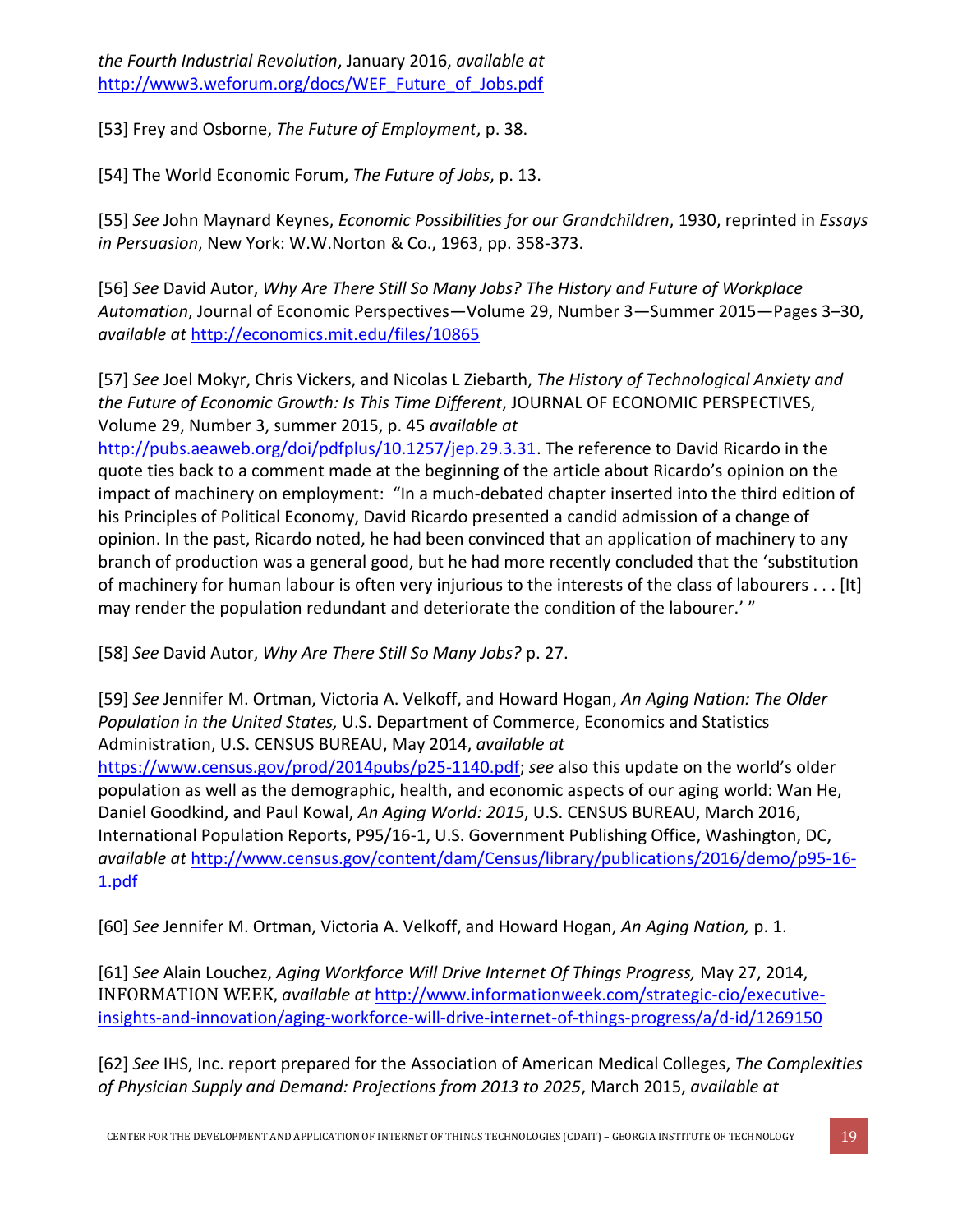[https://www.aamc.org/download/426242/data/ihsreportdownload.pdf?cm\\_mmc=AAMC-\\_-](https://www.aamc.org/download/426242/data/ihsreportdownload.pdf?cm_mmc=AAMC-_-ScientificAffairs-_-PDF-_-ihsreport) [ScientificAffairs-\\_-PDF-\\_-ihsreport.](https://www.aamc.org/download/426242/data/ihsreportdownload.pdf?cm_mmc=AAMC-_-ScientificAffairs-_-PDF-_-ihsreport) This is a worldwide trend: See World Health Organization (WHO), *Global health workforce shortage to reach 12.9 million in coming decades,* November 11, 2013, *available at* <http://www.who.int/mediacentre/news/releases/2013/health-workforce-shortage/en/>

[63] *See* Daniel Castro, Ben Miller and Adams Nager, *Unlocking the Potential of Physician-to-Patient Telehealth Services*, May 2014, The Information Technology & Information Foundation (ITIF), pp. 15- 17, *available at* <http://www2.itif.org/2014-unlocking-potential-physician-patient-telehealth.pdf> Recommendations included in the paper are: adopt a standard definition for telehealth; establish a single, national license for telehealth providers; create technology- and location-neutral insurance payment policies; promote interoperability among state prescription drug monitoring programs; and fund research to continually improve the quality and lower the cost of telehealth programs.

[64] *See* Carolyn Dimitri, Anne Effland, and Neilson Conklin, *The 20th Century Transformation of U.S. Agriculture and Farm Policy,* U.S. Department of Agriculture, Economic Research Service, Economic Information Bulletin, Number 3, *available at* [http://www.ers.usda.gov/media/259572/eib3\\_1\\_.pdf](http://www.ers.usda.gov/media/259572/eib3_1_.pdf)

[65] *See* Frank Hobbs and Nicole Stoops, *Demographic Trends in the 20th Century,* Census Bureau, Census 2000 Special Reports, SeriesCENSR-4, U.S. Government Printing Office, Washington, DC, 2002, *available at* <https://www.census.gov/prod/2002pubs/censr-4.pdf>

[66] See Ian Sample, *AI will create 'useless class' of human, predicts bestselling historian*, THE GUARDIAN (UK), May 20, 2016 available at [https://www.theguardian.com/technology/2016/may/20/silicon-assassins-condemn-humans](https://www.theguardian.com/technology/2016/may/20/silicon-assassins-condemn-humans-life-useless-artificial-intelligence)[life-useless-artificial-intelligence](https://www.theguardian.com/technology/2016/may/20/silicon-assassins-condemn-humans-life-useless-artificial-intelligence)

[67] *See* David Autor, *Why Are There Still So Many Jobs?* p. 28.

[68] *See* Darrell M. West, *What happens if robots take the jobs? The impact of emerging technologies on employment and public policy*, Center for Technology Innovation at Brookings, THE BROOKINGS INSTITUTION, pp. 12-1, *available at*

[http://www.brookings.edu/~/media/research/files/papers/2015/10/26-robots-emerging](http://www.brookings.edu/~/media/research/files/papers/2015/10/26-robots-emerging-technologies-public-policy-west/robotwork.pdf)[technologies-public-policy-west/robotwork.pdf](http://www.brookings.edu/~/media/research/files/papers/2015/10/26-robots-emerging-technologies-public-policy-west/robotwork.pdf)

[69] *See* Fareed Zacharia, *In Defense of a Liberal Education*, New York: Simon and Schuster, 2015.

[70] *See* Danielle Allen, *What is Education For?* BOSTON REVIEW, May 9, 2016, *available at* <http://bostonreview.net/forum/what-education/clint-smith-clint-smith-responds-danielle-allen> Professor Allen while acknowledging the "riches of liberal arts" in general, focuses on their role for political equality and distributive justice: "In the final analysis, the reliance on an exclusively vocational paradigm as the sole guide to education policy-making is a failure to meet the legal standard for securing a basic right. Precisely those parts of the K–12 curriculum most vulnerable during a recession—humanities, social studies, arts, and extracurricular activities such as debate and model UN—deserve rights-based legal protection. What is more, defending the right to civic education, and the kind of curriculum that delivers it, would benefit not only individual students but also society as a whole, advancing both political equality and distributive justice. This is an untapped source of advocacy around educational rights and on behalf of an egalitarian America."